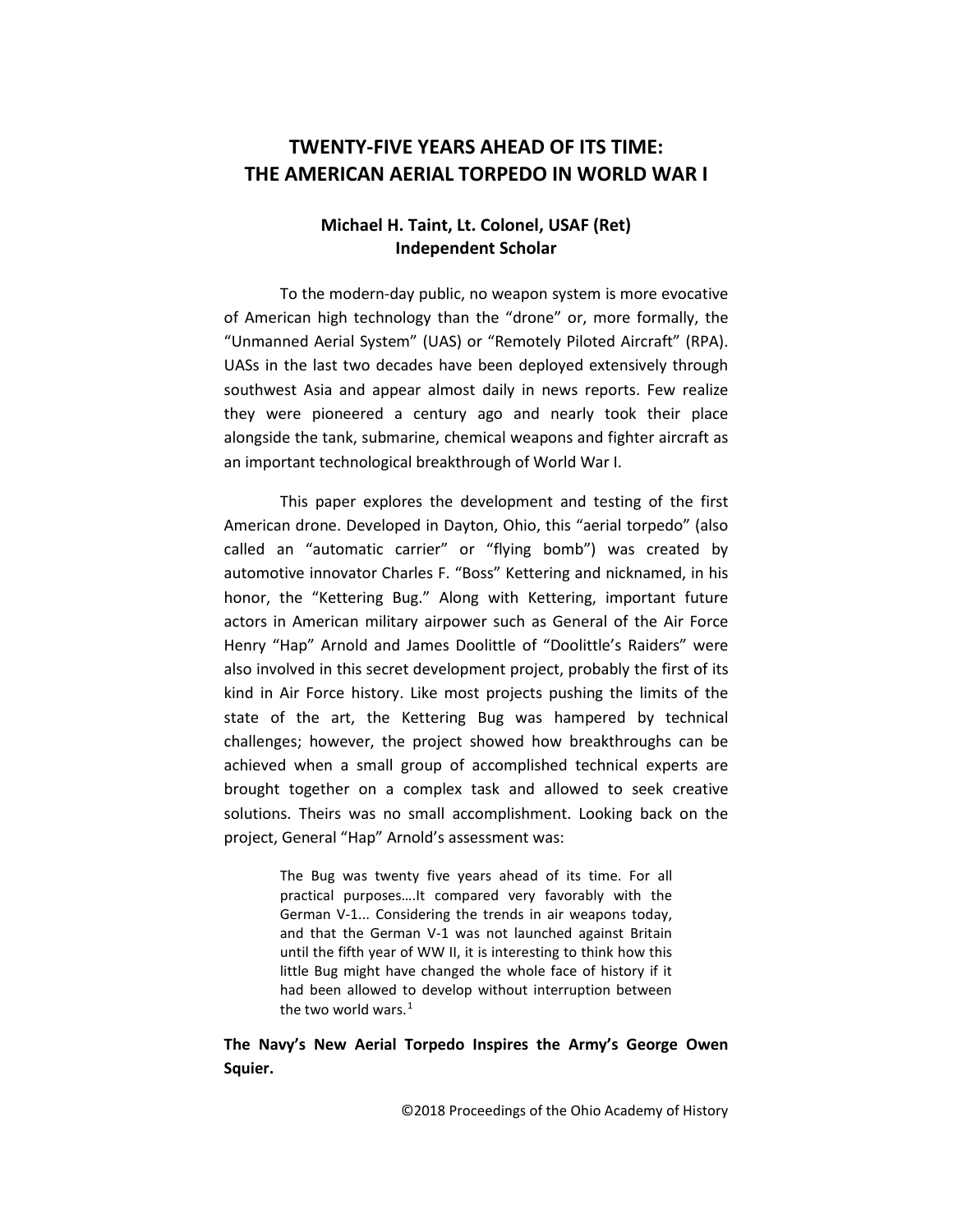In November 1917 the Naval Consulting Board took the highly unusual step of inviting the Army to observe a test of an "automatic"



**Figure 1 Major General George Owen Squier Source: Wikipedia Commons**

(i.e., pilotless) airplane at their Amityville, Long Island, test site, a system under evaluation as a possible countermeasure to the German submarine threat. The Army accepted and sent the best possible candidate as their observer, Lieutenant Colonel George Owen Squier.<sup>[2](#page-20-0)</sup> Squier, a much underappreciated figure in the history of the U.S. Army and Air Force, was an archetype of the modern military technocrat—an officer as familiar with advanced technology as with strategy and

tactics. After commissioning at West Point in 1883 and after an assignment at a Coast Artillery unit at famed Fort McHenry in Baltimore, he enrolled in a graduate program at Johns Hopkins University and was awarded the PhD in electrical engineering in  $1893$  $1893$ ,<sup>3</sup> becoming the very first Army officer to earn a doctorate. Though not an aviator himself (he was Orville Wright's second military passenger during acceptance testing of the first American military aircraft in 1908), Squier could readily see the potential of this nascent technology, and he vigorously promoted it within and outside the Army. [4](#page-20-2) His first significant accomplishment in military aviation was his U.S. *Signal Corps Specification 486, Heavier-Than-Air-Flying-Machine* (December 23, 1907), used to procure the first Army aircraft from the Wrights and still used as a model for a "performance based" technical specification with monetary incentives and penalties for exceeding or missing key requirements (in this case, ground speed).<sup>[5](#page-20-3)</sup> Well before Billy Mitchell, Squier enthusiastically promoted the possibilities of airpower to the general public.<sup>[6](#page-20-4)</sup>

Squier's time was only partly spent in aviation. The Signal Corps was about communications and Squier would be spending the bulk of his active duty time there, not only attending to military duties but astonishingly developing more than forty patents, primarily in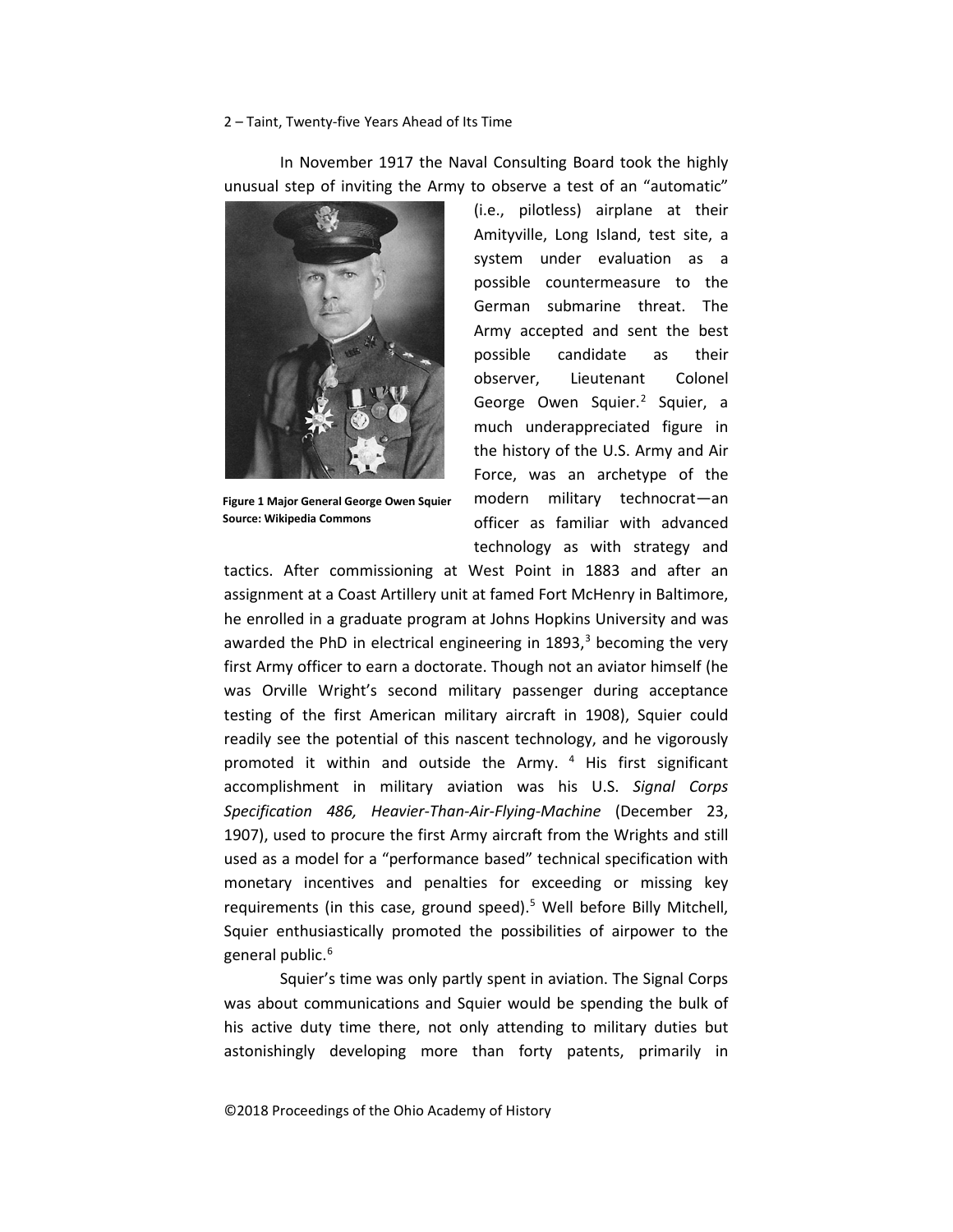telegraphy but oddly in aeronautics not a single patent.<sup>[7](#page-21-0)</sup> In 1916, the National Defense Act had begun to finally pour money into the nation's defenses, allocating \$17M to build 375 new army aircraft, and formally creating a distinct Aviation Division within the Signal Corps.<sup>[8](#page-21-1)</sup> That year, Squier was recalled to the U.S. from an assignment as the British military attaché by "urgent request" of the Chief Signal Officer to jumpstart the branch's aviation activities.

Once back in America Squier found himself cursed with getting precisely what he had been advocating for years—funding for a large combat air fleet. He would be the one expected to turn this money into an actual aircraft production program to turn the tide of the European war. Americans may have invented the airplane but at the start of the war they had spent precious little money on it for military purposes. In 1913, for example, France spent \$7 million on military aviation and had 250 aircraft, while the U.S. spent a mere \$125,000 and had only  $6.^9$  $6.^9$  Even worse, America had only a few aircraft manufacturers such as the ones led by Glen Curtiss and Orville Wright, and neither had anything remotely like the industrial capacity needed to design and produce the thousands of sophisticated aircraft the Allies and American public expected, expectations set by the booming automobile industry (Ford alone built about 750,000 cars in 1916). The great Arsenal of Democracy would be realized in the next war but not this one. American aircraft production in 1916-18 has been judged at best a disappointment, if not an outright failure and Squier's reputation would be severely tarnished because of it.[10](#page-21-3) Squier was in the throes of these production issues when—now a Brigadier General—he saw the Navy's pilotless aircraft in November 1917. Perhaps it offered an alternative path for American airpower to win the war.

## **The Genesis of Project Liberty Eagle: Creation of the Dayton Airplane Company**

Seeing the Navy's pilotless aircraft immediately inspired Squier to develop a variation of it for the army—an unmanned flying bomb or aerial torpedo. Without a pilot, and designed only for one mission, it would be much smaller, simpler and cheaper than conventional airplanes, and therefore could be produced in numbers many times greater than the more complex and sophisticated aircraft now flying over France. It would even rival heavy artillery in cost. Urging the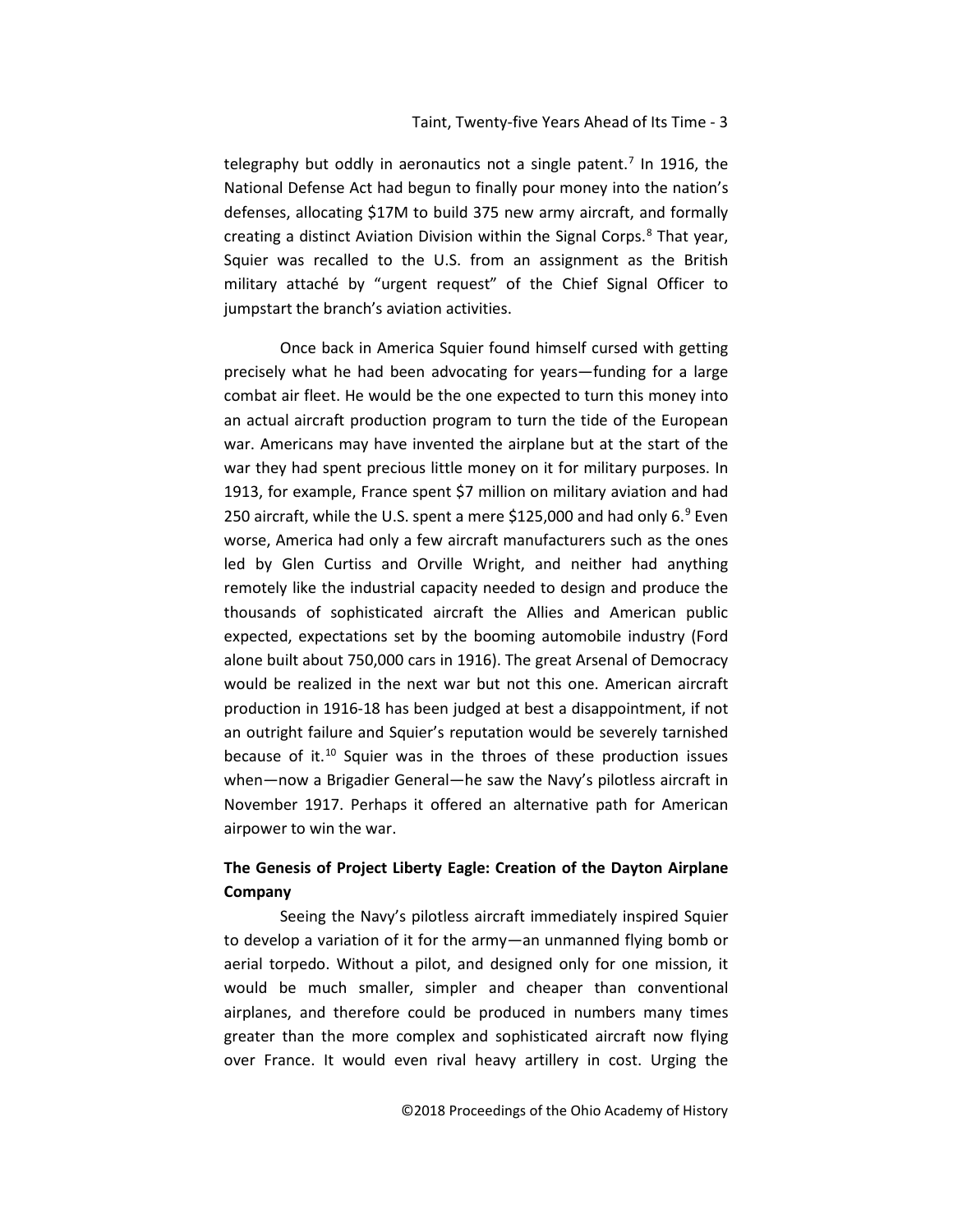development of his aerial torpedo, he wrote two weeks after the declaration of war to the nation's Aircraft Production Board that "the time has come when this fundamental question should be pressed with all possible vigor, with a view to taking to Europe something new in war."<sup>[11](#page-22-0)</sup> But to create this new weapon, a team was needed to design and build a prototype and solve some daunting technical challenges, most notably an automated flight control system that could successfully guide the torpedo to its target, *sans* pilot.



**Figure 2 Charles F "Boss" Kettering Source: Wikipedia Commons**

The man chosen to lead the design team was Charles F. "Boss" Kettering of Dayton, Ohio, inventor of the automobile electric starter and chief executive of the Dayton Electronics Company. At first glance this seems an odd choice. Why not Orville Wright, whom Squier knew personally, the most famous name in American aviation? Kettering was prominent, but only in the automotive industry. Why



**Figure 3 Colonel Edward Deeds. Courtesy of Special Collections and Archives, Wright State University**

Part of the answer lies with General Squier's recently appointed head of Aircraft Production, Colonel Edward Deeds. Despite a complete lack of military training or experience, Deeds, a Dayton, Ohio engineer and industrialist, had been given given a direct commission in the Signal Corps Aviation section in the unusually high grade of full colonel in early 1918. Deeds was a longtime business partner with Charles Kettering, and together they

had formed the core of a group of Dayton engineers known as the "Barn" Gang," known for their love of tinkering with challenging technical problems. When General Squier and newly-minted Colonel Deeds

©2018 Proceedings of the Ohio Academy of History

### Kettering?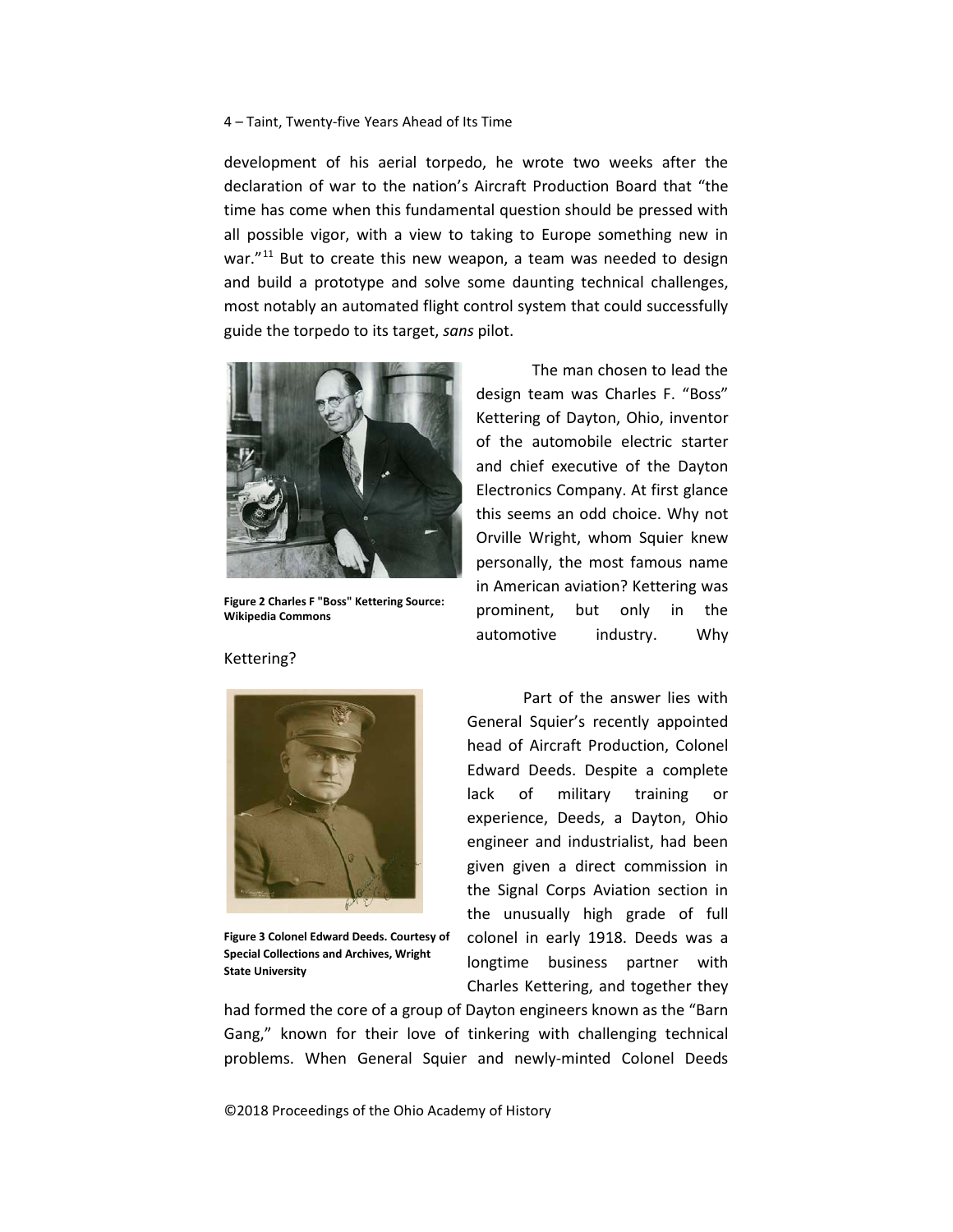discussed the idea for an aerial torpedo, Deeds must have immediately thought of Kettering and his ability to solve tough technical problems, something he had seen himself many times in their automotive ventures.

A more unsavory angle on the selection of Kettering also exists—a deliberate effort, spearheaded by Deeds, to direct as much army contract work as possible to his former business associates in Dayton. According to the memoirs of Mr. Grover Loening, a Germanborn American pilot and aircraft designer who worked for Orville Wright prior to and during the war, Deeds (still a civilian), Kettering, and several of their associates met at a private home in Dayton immediately after



**Figure 4 Aircraft Production Board, 1917. Chairman Howard Coffin at right, seated next to General Squier. Source:**  *MOTOR WEEK* **magazine, 1917**

the declaration of war. Their aim was to set up a new aviation company to meet the huge demand for military aircraft that America's entry into the war would surely bring. The four would head a new company, the successor of the original Wright

Company: the Dayton-Wright Airplane Company. Orville Wright would be involved, but as a "non-working" director (he was involved later with Squier's aerial torpedo as a working engineer). Loening himself was "astonished" by these plans and considered them somewhat "shady." Deeds (who divested his shares after accepting an army commission) thought all this new company would need were engines from the booming automotive industry in Detroit (using, of course, Kettering's electric ignition), prints from European aircraft designs and the war would be won, and at a considerable profit.<sup>12</sup>Another voice to promote Kettering to General Squier was Howard E. Coffin, a senior automotive executive and the chair of the Aircraft Production Board (Deeds and Squier were also members). Tasked with overseeing the Army's massive airplane production program, Coffin, who was not a government official but a "dollar a year man," was in the perfect position to influence the other key board member, General Squier, to direct all his aviation work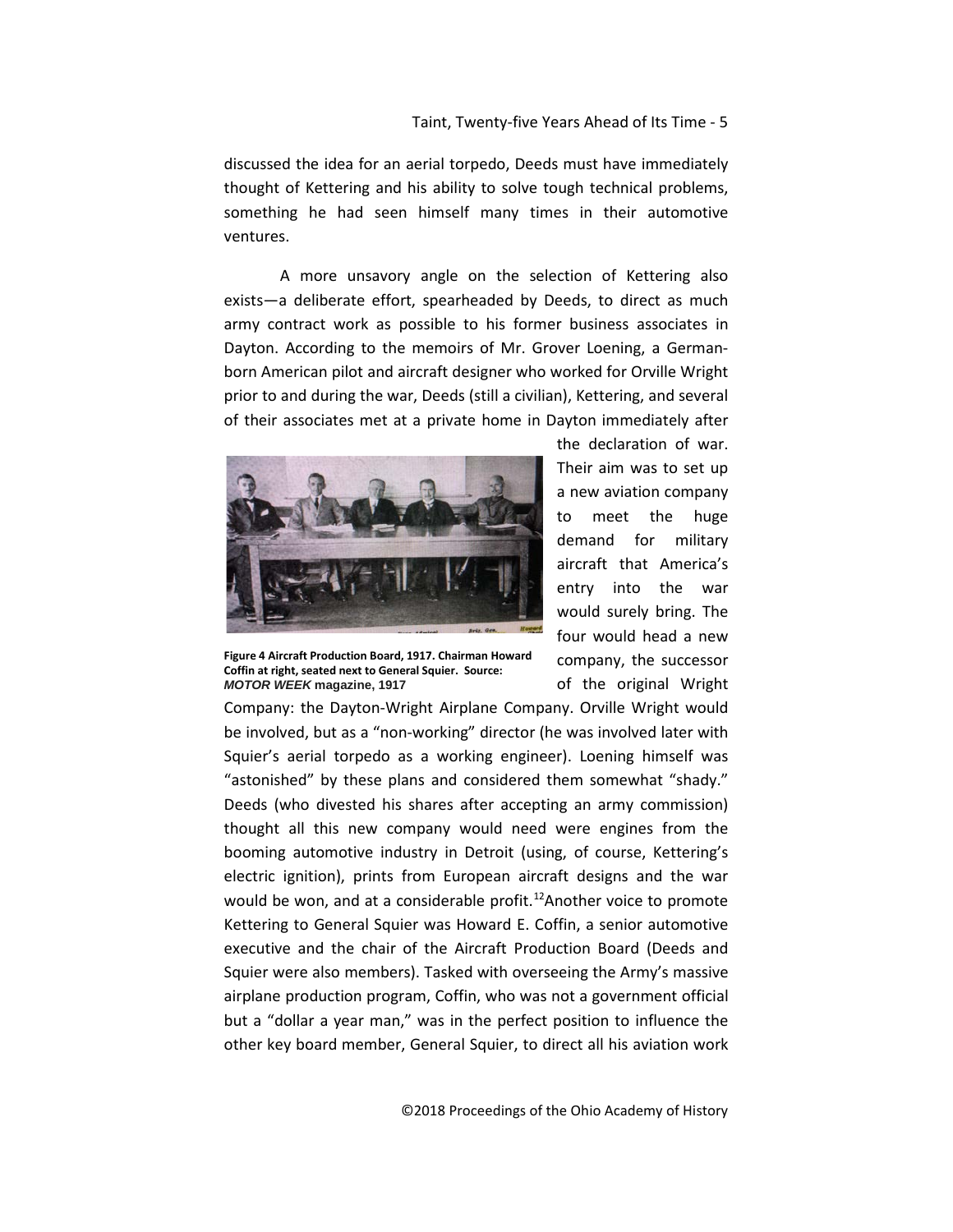to Dayton, including his idea for an aerial torpedo. And that is precisely what happened.

#### **Work Formally Begins: Kettering Takes Charge**

Squier, pointed in the right direction by Deeds and Coffin, approached Kettering about his idea for an aerial torpedo and Kettering agreed—after "considerable effort" by Squier—to take on the project in December 1917. Contracts were formally awarded January 25, 1918, and the secret project, code named "Liberty Eagle", had formally begun.<sup>[13](#page-23-0)</sup> The contractual arrangements were a bit unusual, and highly favorable to the contractors. Two contracts were awarded, one to the Dayton-Wright Airplane Company and another to the Dayton Metal Products Company. Kettering was part owner of both, Wright only of the company that bore his name (Deeds' overly close association to both was eventually the cause for investigation for corruption after the war). Neither was designated as prime or lead contractor, so the army would have to ensure coordination and cooperation between the two (in practice, since Kettering was an owner of both, this was not an issue). Both received almost identical contracts with about as broad a scope of work as could be imagined, to "*proceed with and continue such experimental work in aeronautical development as the Government may from time to time direct.*" This ambiguity was to both keep the true purpose of the project hidden from the many contracting, financial and administrative personnel who might have reason to see the document as well as provide the contractor maximum flexibility to design a solution. There were no concrete deliverable items specified such as prototypes or fully functional test articles; everything depended on verbal direction from an "Accounting Officer" (in modern parlance, a military program manager) who would be allowed complete access to the contractors' workplaces and all technical and accounting data. The companies were more than happy to agree; these contracts were of the new "cost plus type," meaning that they would be reimbursed for all their expenses, plus receive a 12.5% profit, even if they failed to ever deliver anything that ever actually worked. $14$  The Dayton Aircraft Company would even be reimbursed for work done prior to the contract award—a highly unusual feature, but a way for Kettering to be paid for a useful trip he took to visit the Navy's pilotless airplane at Amityville, NY, where he met their technical leader, Elmer Sperry, and learned more about the new and essential gyroscope. There was no planning or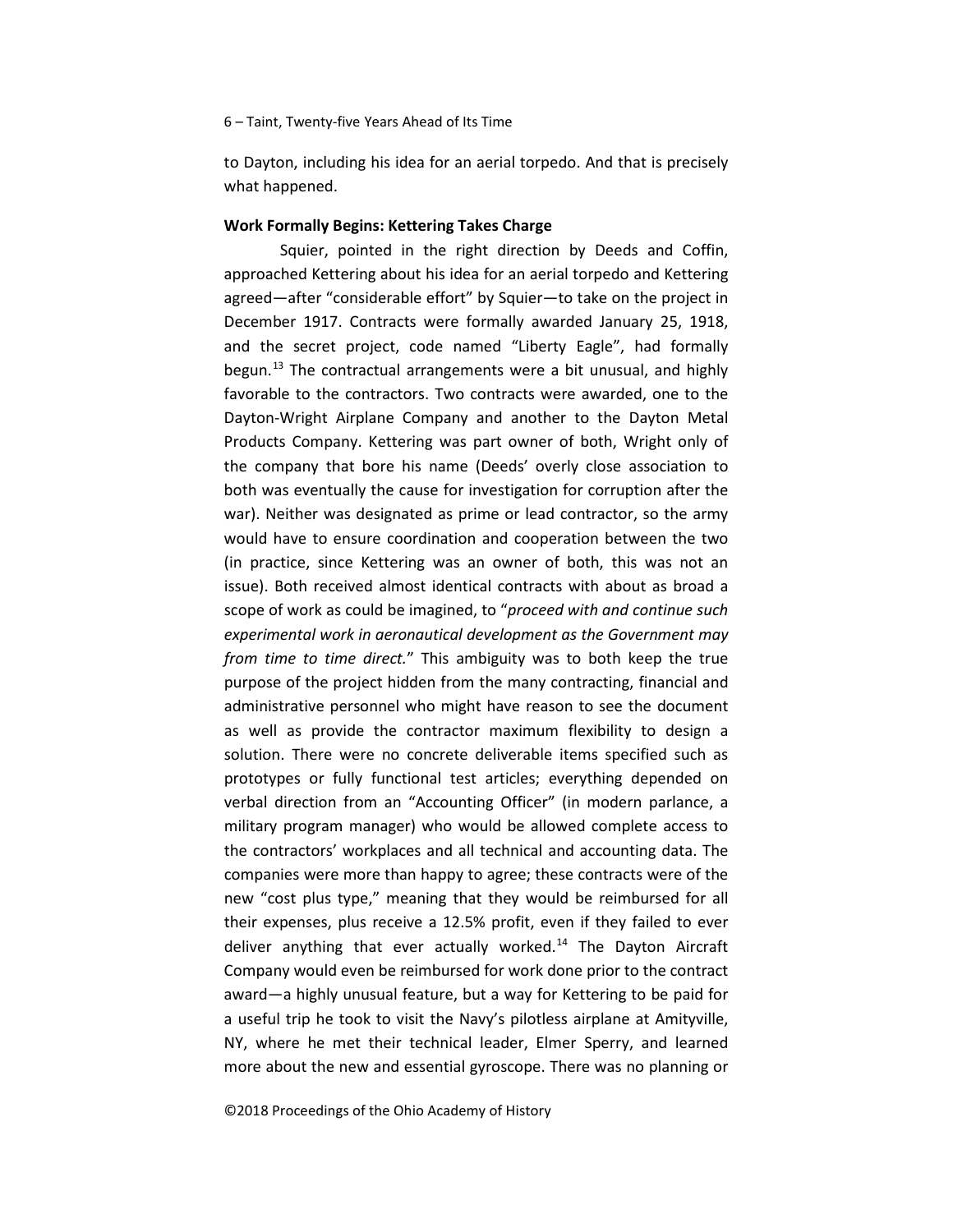provisions made for the massive production effort that would be needed if the project was successful. An initial amount of \$50,000 (\$1.2M in 2018 USD) was allocated for the project, and like many R&D efforts the costs would eventually come out to about twice that original estimate.

Kettering immediately set to work. He had a number of things going for him besides a brilliant technical mind. Most importantly, he had complete control over all aspects of the project, including every design decision and trade off. His staff was small but comprised of very talented individuals whom he already knew and trusted, building on long term business relationships and mostly located in Dayton (except for the engine subcontractor), simplifying project communications enormously. And he had the complete confidence and support of his customer and sponsor, General Squier.

Even before the contract was awarded, Kettering called his core team together for their first meeting on Christmas Eve, 1917—a clear sign of the urgency to start as soon as possible. The attendees included several important local industrialists and leaders of Dayton Metal Products and Dayton Electronics Company, and Thomas Midgley, Jr. a mechanical engineer with Dayton Metal Products who would be assigned the most critical technical issue of the entire project.<sup>[15](#page-24-0)</sup> Based on his conversations with Squier and visit to Amityville, Kettering laid out his vision. Though impressed with the technology in the Navy's flying torpedo, a truly pilotless airplane was not practical; the challenge of landing such a craft with the current technology was simply too great. What Kettering wanted instead, as Midgley later recalled, was "something to compete in price with a high explosive shell but could go further"—it would fly a one-way mission and simply crash into the desired target, detonating its bomb with the metal components of the airframe and engine serving as shrapnel during the explosion. Cost was a major design criteria—the target per aircraft was \$575 each when produced in quantity. The payload would be a 200 lb. high explosive bomb, with a maximum range of 50 miles and an allowable target error of  $4\%$  in degrees.<sup>[16](#page-24-1)</sup> Though articulated by Kettering at the meeting as his own, it seems likely these requirements really originated with General Squier who had proven in the original Wright aircraft contract more than capable of writing such a specification.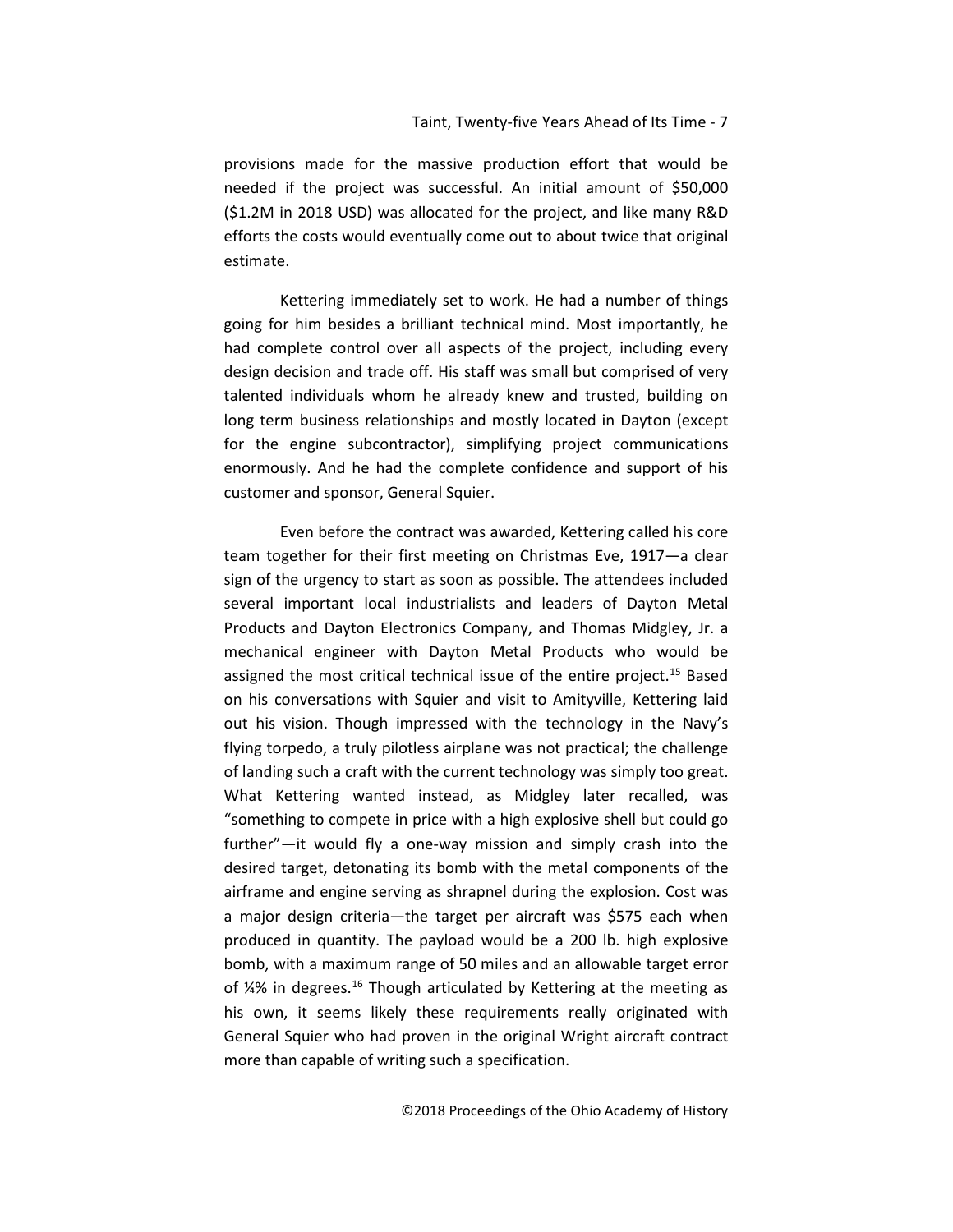After they departed the meeting for Christmas, this "aerial torpedo"–"flying bomb"–"automatic carrier"–became always and forever known within the team as the "Kettering Bug" because, as Midgley later recalled, "it was *his* baby".[17](#page-24-2)

## **Designing "The Bug."**

Kettering immediately split the "Bug" system design into three subsystems which could be designed and tested in parallel by teams of engineers. The first was the aircraft itself, referred to as the "kite," under the direction of Jay Schoonmaker Jr.; Orville Wright was involved



**Figure 5 Kettering Bug replica, National Museum of USAF (author photo)**

as an occasional consultant and technical troubleshooter.[18](#page-24-3) The kite was an unremarkable design, just a miniature biplane similar to most WWI military aircraft, but much smaller in size, with a length of only 12' and wingspan of about 15'. To save money and reduce

weight, unconventional aircraft materials were used, including scrap wood, cardboard and even paper mache. To simplify shipping, the kite was designed to be broken down into several modules easily assembled in the field with simple hand tools prior to flight.

The second subsystem was the only one that could not be reasonably designed or built in Dayton—the engine. Certainly engines and aircraft engine designs already existed, but these were too heavy and expensive for Kettering's purposes. A new simple, lightweight, and cheap engine was needed. Fortunately, Kettering had extensive contacts in the booming automotive industry, which included C. Harold Willis, a former chief engineer at Ford who, with American race car driver Ralph De Palma, had just founded the DePalma Manufacturing Company. They were subcontracted to build a low cost air cooled 2 stroke 4 cylinder engine which would propel the kite and its payload. When functioning properly, the engine did its job admirably, but manufacturing issues caused a constant stream of failures and it was not until the summer of 1918 that its performance was adequate for flight testing.<sup>19</sup>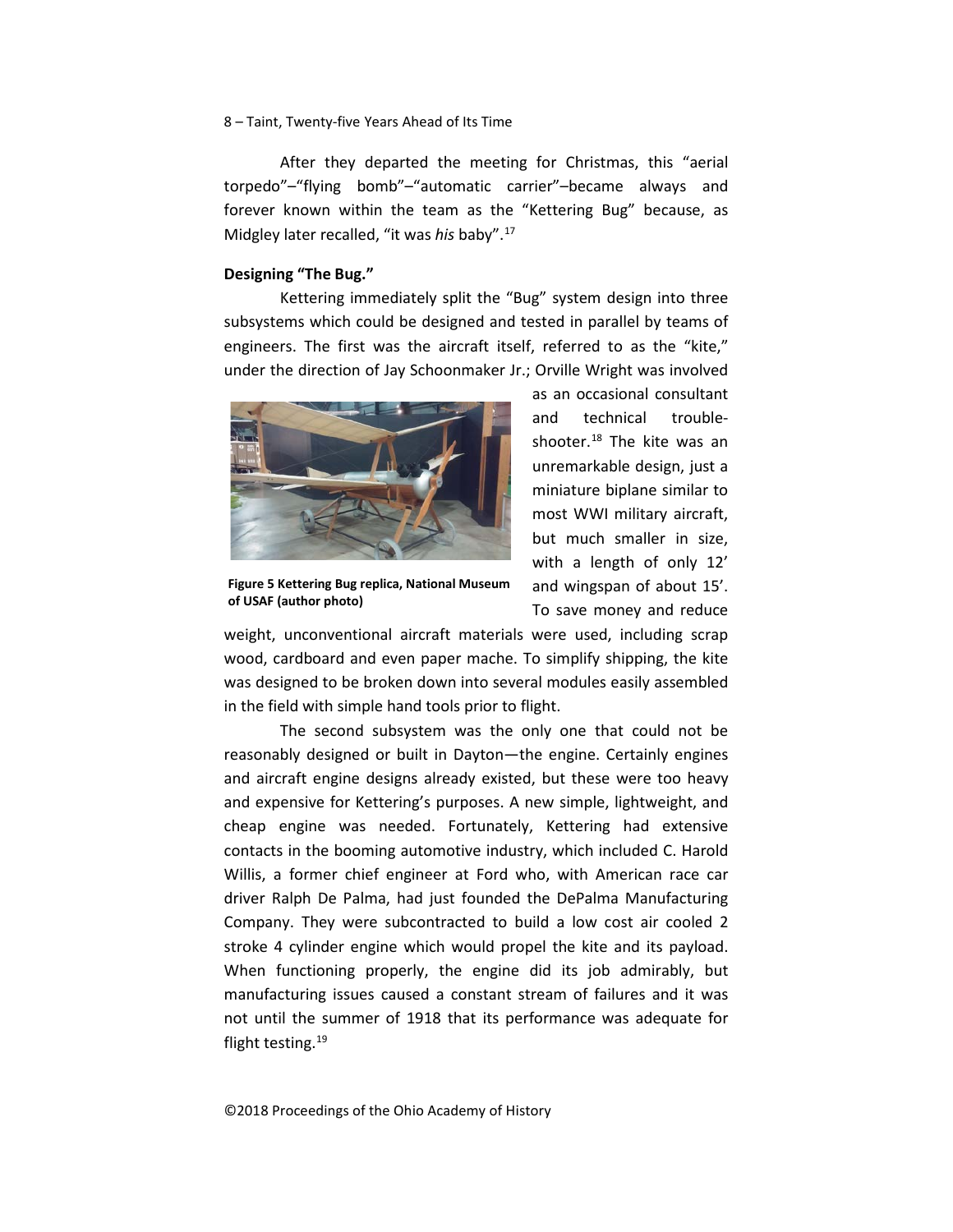Finally, the biggest technical challenge of the entire project, the flight control system, which would guide the Bug on a more or less level flight after launching (off a rail, much like the original Wright aircraft) until it reached its target. Two sensors made this possible : Sperry's gyroscope, a stable reference point to determine a level flight path, and a very sensitive aneroid barometer which could discriminate changes in altitude as small as a few feet. These sensors provided the necessary data but a unique new design was needed to transfer it into a mechanical system to operate the flight controls. Thomas Midgley, a mechanical engineering graduate of Cornell University, was chosen by Kettering for this task because he had previously proven an innovative problem solver before the war. Kettering was also personally involved in this part of the design, first attempting an electrical control system, then abandoning it after some experimentation in favor of a pneumatic (compressed air) solution, ingeniously using suction from the crankcase of the engine to activate the controls in a closed feedback loop. It is unclear if this idea originated with Midgley or Kettering. Kettering later recalled parts for the prototype were had by "pinching pieces out of my pipe organ and player piano."[20](#page-24-5) Eventually he subcontracted with the Aeolian Company of New York (which manufactured keyboard instruments) to produce the bellows and other parts of the pneumatic control system.

Kettering's cannibalization of his home's musical instruments underlie a prosaic but significant schedule issue with the development of the Bug—obtaining the necessary hardware to build subsystem prototypes and the first complete flight test articles. As the Army itself admitted, work "progressed very slowly at first."<sup>[21](#page-24-6)</sup> Competing with much larger orders in various machine shops for piece parts in very small quantities must have been extremely exasperating and time consuming, taking up valuable months. As the official report on the development of the Bug stated:

> as practically all parts of the torpedo had to be originated by Mr. Kettering and his associates … and detailed devices or mechanisms already in existence adapted to perform certain functions in controlling the torpedoes, much traveling and purchasing of various devices were necessary at the start.<sup>[22](#page-24-7)</sup>

#### **The Army Team**.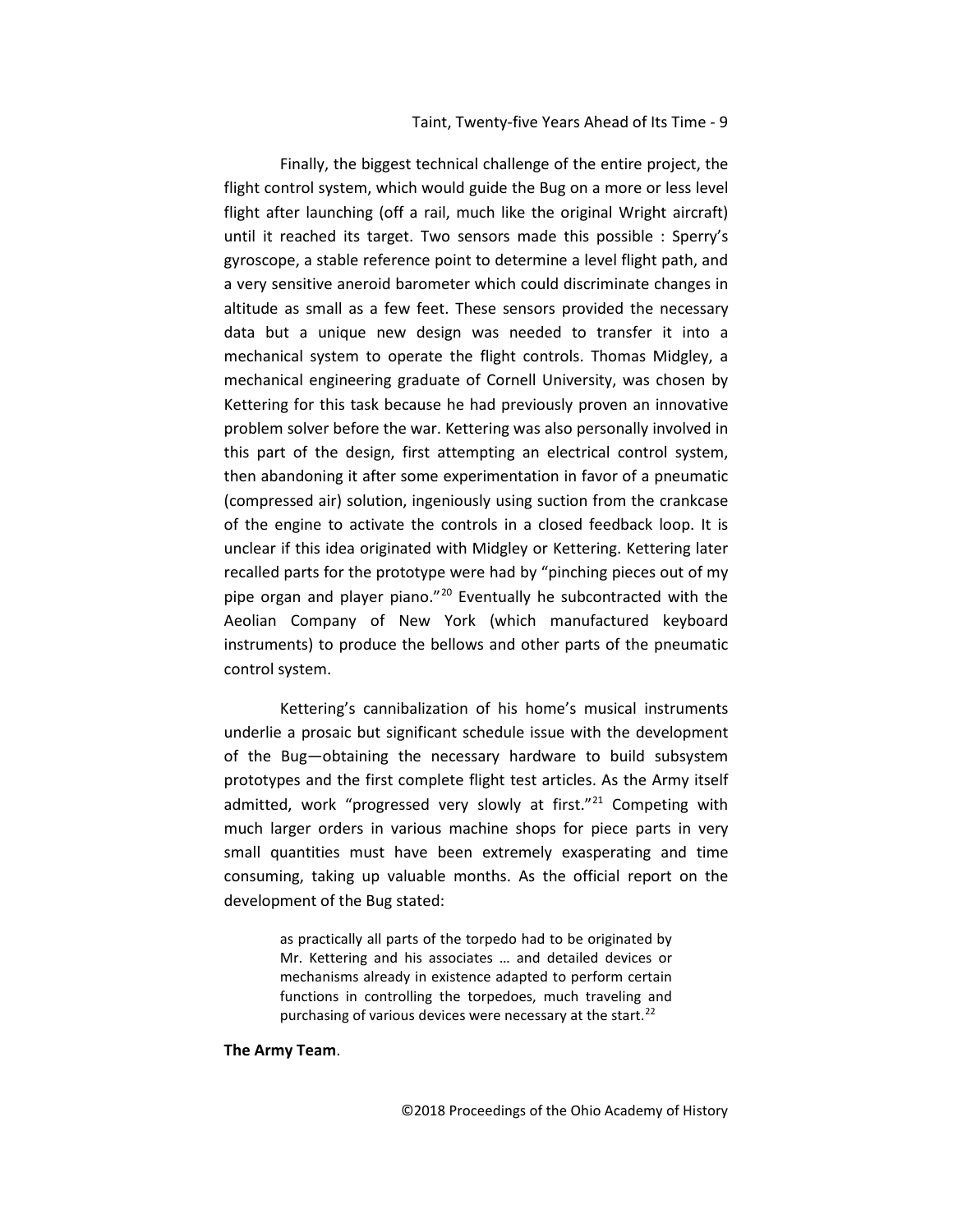Assisting in this procurement of hardware—"chasing parts" was the task of the small Army Signal Corps team sent to Dayton to oversee the day-to-day effort. Squier, now a major general and Chief Signal Officer for the Army in the middle of a war, plus having aircraft production oversight responsibilities, could not possibly be involved in overseeing the details of his pet project. Major C.M. Hall, another civilian directly commissioned as an officer, was assigned that duty.

Hall is a curious character and there is little known about him. Recommended for this position by Aircraft Production Board chair Howard Coffin, he was ordered to report to Dayton on February 1, 1918. He immediately established offices in a commercial building away from the local military base (McCook Field) assisted by a small staff including a secretary, one officer, First Lieutenant Coffman (oddly, later transferred to the motor pool) and one enlisted man, Pvt. J.B. Book. $^{23}$  $^{23}$  $^{23}$ Unlike their commanding officer, Coffman and Book kept copious journal notes and were clearly involved on site every day with the project; Book was eventually rewarded with a commission as a second lieutenant in August. Hall's tenure as officer-in-charge was brief; an official program report made in September 1918 notes his successor "proceeded to hurry along development" and "straighten things out that not been done in proper form." Specifically,

> it was necessary to make arrangements for the refunding of moneys to the Dayton Metal Products Co. for purchases which had been made and bills they had paid under Major Hall's orders, [which] should have been made through proper military channels.

Apparently Hall gave verbal directions to purchase hardware beyond the amount available in his budget, violating a cardinal rule of military procurement.<sup>[24](#page-24-9)</sup> Not for the only time in the Great War, a successful businessman learned the difference between conducting public and private business. And to be fair, Hall had been given virtually no training or guidance in taking on this formidable project.

Colonel Harris's assignment also lasted only a few months, and during that time the relationship between the Army and Kettering began to fray. The contractor team was beginning to feel pressure from above for an apparent lack of progress, and resented the assistance and opinions offered by their customer who was, after all, footing the entire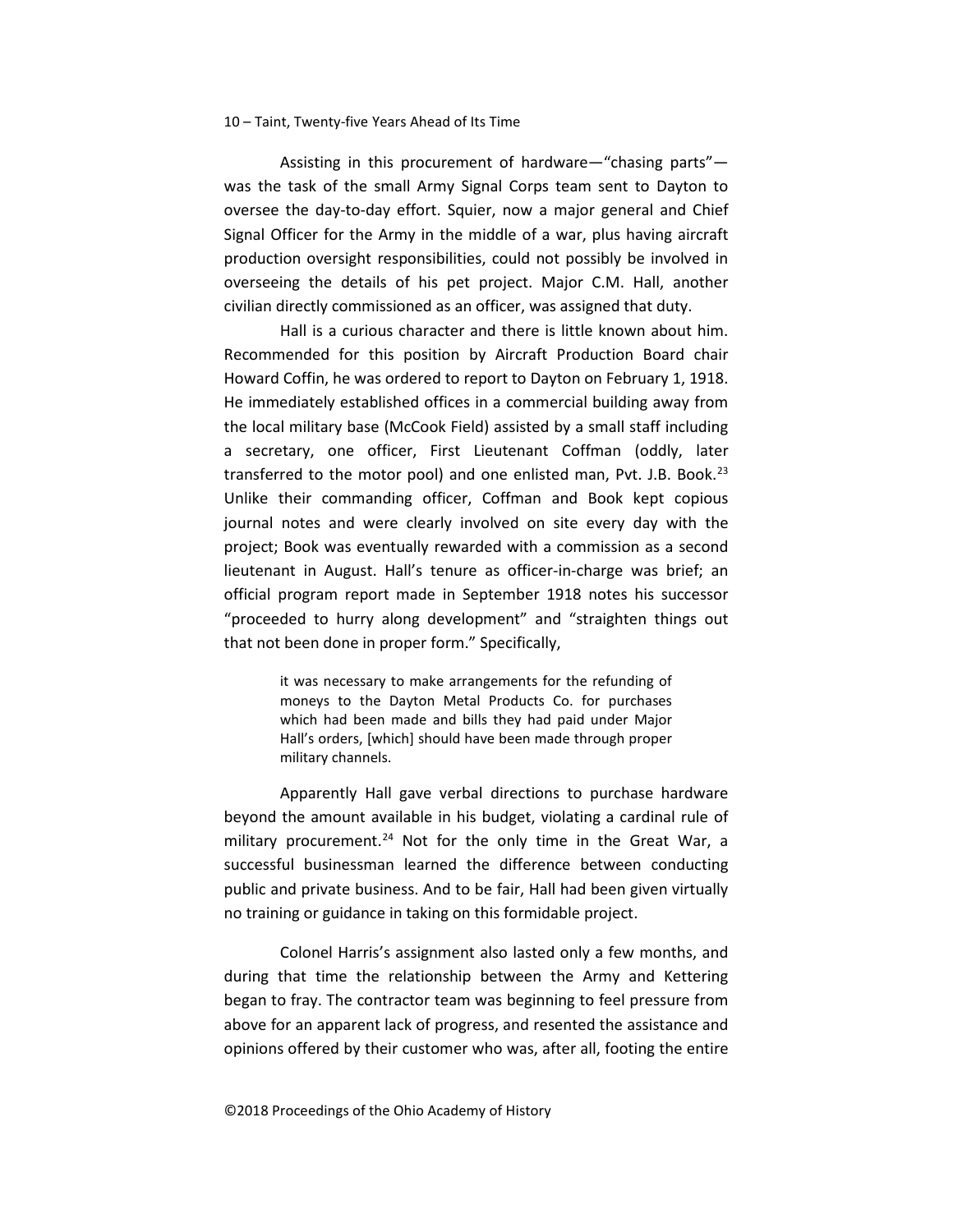development bill. In July, Harris had to send Squier a letter advising him that a consulting visit by Elmer Sperry, arranged by Squier to speed up the critical control system, had backfired; "but as Mr. Kettering resents any suggestions, we have found as yet no way to set our views before him."<sup>[25](#page-24-10)</sup> Things got even edgier a bit later. Lt. Coffman recorded in his log on Tuesday, August 6, 1918, "Mr. Sheets [a Dayton Metal Products employee] resented a civil question put forth by Colonel Harris and completely lost his head, insulting the colonel and the entire United States Army."[26](#page-24-11) The daily logs of that time reveal a constant stream of technical problems requiring design changes and hardware modifications: the springs holding regulator valves were too weak, engine pistons stuck, and missing parts and key personnel (particularly when Kettering was not on site). Colonel Harris probably invoked the ire of his contractor team by asking one time too many when the problems would end and the Bug would finally fly.

Apparently word filtered up to the Army hierarchy that Harris's working relationship with the Kettering team had irrevocably broken down. In the next month, September, the last officer in charge, Lieutenant Colonel Bion J. Arnold, was appointed by order of the



**Figure 6 Lt. Colonel Bion J Arnold Source: Wikipedia Commons**

Secretary of War after an unusual letter recommending him for the post from the Secretary of the Navy.  $27$ Arnold, an electrical engineer who had also displayed an early interest in the Wright Brother's flying machines, was nominated in 1916 to the prestigious Naval Consulting Board, in addition to already being on the Board of Directors for the American Society of Aeronautic Engineers which included among its leadership Orville Wright, Elmer Sperry, and Grover Loening. Regarded as "an engineer of the highest standing

with broad experience in large and important matters," Arnold had impeccable technical credentials and was probably the only military officer other than Squier or Deeds capable of getting Kettering's respect and attention.<sup>[28](#page-24-13)</sup>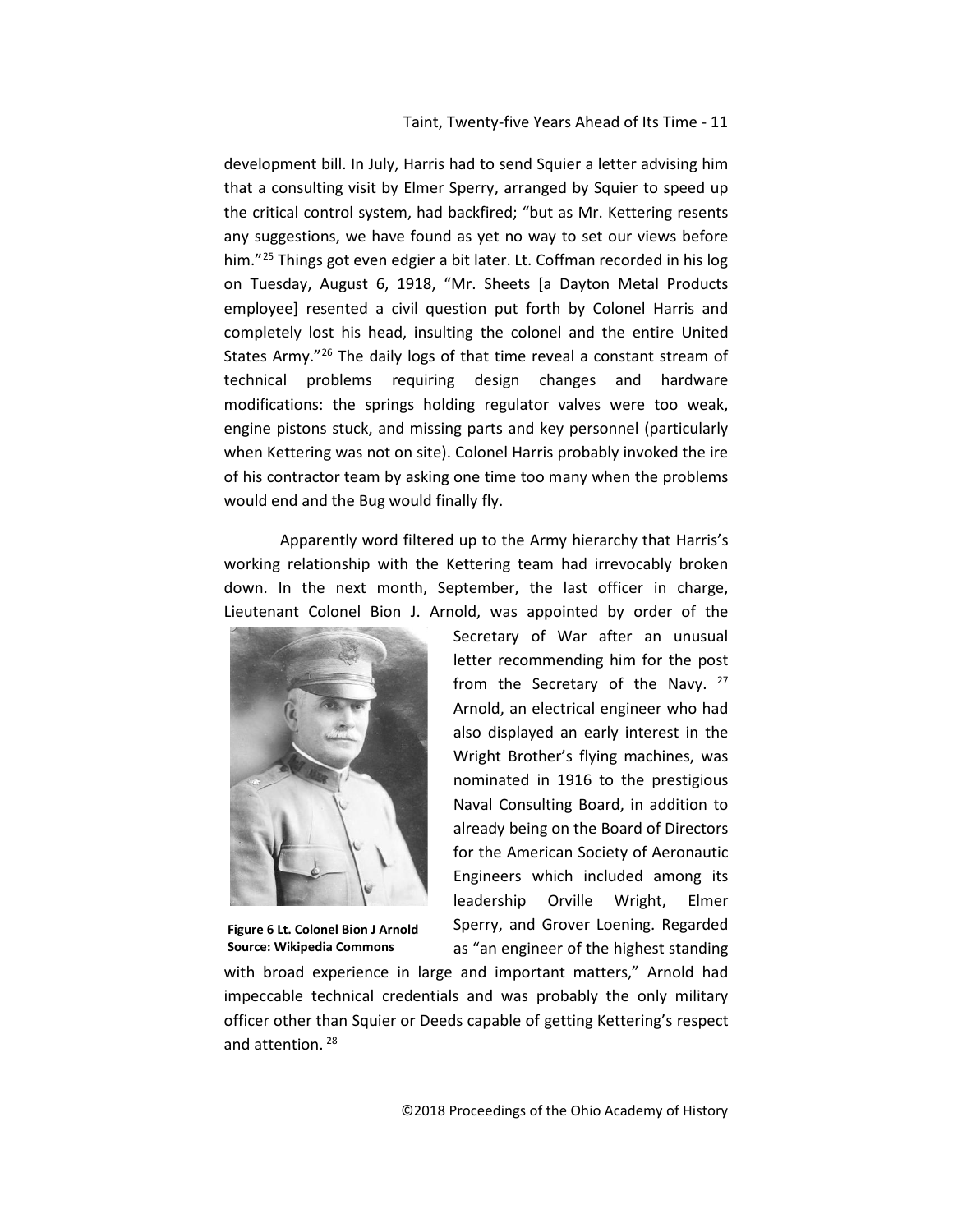And General Squier was convinced he needed to do just that. In a letter addressed to Kettering just before Arnold assumed the responsibility of managing the Bug, Squier put Kettering and his team on notice: "it now remains to push the actual assembly and testing of the apparatus with the utmost vigor whereby the success of the project may be practically demonstrated." Squier felt "it his duty to urge and insist that every step be taken forthwith looking to the completion and determination of this development at the earliest possible hour."[29](#page-24-14) A core issue was Kettering's personal availability to the project. Like most



**Figure 7 Flight testing the Bug, 1918 (Courtesy National Museum of USAF)**

great technical men, Kettering was pulled in many directions by many critical projects—not the least the floundering aircraft production program but Squier was out of patience. The Bug design had to be completed and proved feasible, and soon, in order to go into production and be

deployed in significant numbers for the anticipated spring 1919 offensive that would win the war at last. Squier wanted a "thoroughly competent engineer, satisfactory to the Signal Corps, secured whose sole and only duty will be to push this important work under the personal direction of Mr. Kettering."[30](#page-24-15) Kettering got the message: the competent engineer ended up being Kettering himself.

## **Testing the Bug.**



**Figure 8. Kettering Bug aircraft construction at Dayton-Wright Airplane. Courtesy of Special Collections and Archives, Wright State University**

At the end of August the Bug team went into high gear in a final push to get the Bug working, and the progress was remarkable. Lt. Colonel Arnold appeared on site for the first time on Monday, September 9, 1918, clearly determined to implement General Squier's direction to get the Bug

out of design and into testing. The first test to actually launch a Bug was planned for that Thursday, only to be cancelled for "high and variable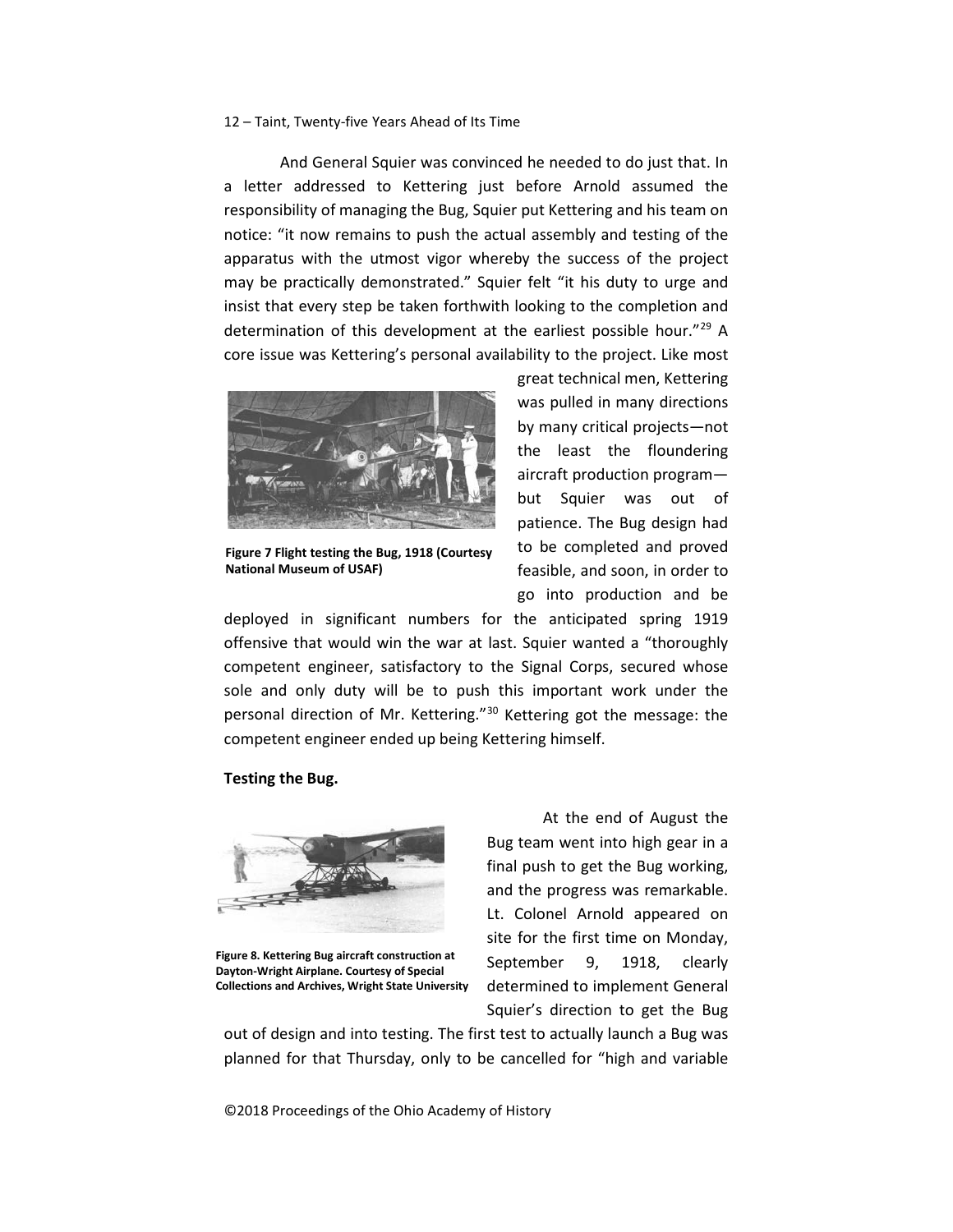winds" as recorded by newly commissioned Lt. Book. The next day the Bug was actually launched down the track, but issues with its design among other things, too short a length—caused the test to fail. Changes were immediately made, and some minor damage to the test article fixed, and on the next day, Saturday, September 14, 1918, at approximately 6:30 p.m., the first test flight actually occurred. $31$ 

It was not a success. After a great deal of adjusting both the carburetors and the spring suspension (designed to isolate the gyroscope from engine vibrations) the Bug left its newly lengthened launch track, flew approximately a hundred feet, and nosed down into a crash. The flimsy aircraft fuselage and propeller were badly damaged, but not the engine and control mechanism. The next day, a Sunday, the Army team appeared, hoping to conduct a post mortem, but Kettering never showed. On Monday, September 16, they all reconvened and Kettering and his team presented their findings—the failure was caused by faulty engine carburetion, causing both insufficient thrust to allow lift and excessive vibration which degraded the flight control system. Later analysis would show that the pneumatic system had accidentally ingested loose splinters of wood as well. But at least it had gotten into the air. Both Kettering and the Army (still officially led by Colonel Harris, despite Arnold's presence) decided to build 50 more test Bugs, a number reduced later that day to 25. Work commenced on those immediately.<sup>[32](#page-24-17)</sup>

Within a few days another Bug test article was completed. The next major step forward came on the next Thursday, September 19, when C. Harold Wills of DePalma brought 4 new and improved engines with him. Though they produced 175 more RPM than any previous engine, the performance was still far below expectations; after some on-site testing Wills discovered workmanship issues were to blame.<sup>[33](#page-24-18)</sup> Kettering returned with one of the engines and Wills in tow back to Detroit. The next week General Squier himself made a rare visit to the Dayton contractor site to see the progress, and Thomas Midgley continued to make modifications to the flight control system as well. October 2, 1918, saw another flight test. It only lasted 9 seconds, the Bug having wildly veered around after launch in a circular pattern before crashing and scattering the Army observers on the ground. Kettering made some further adjustments to the control system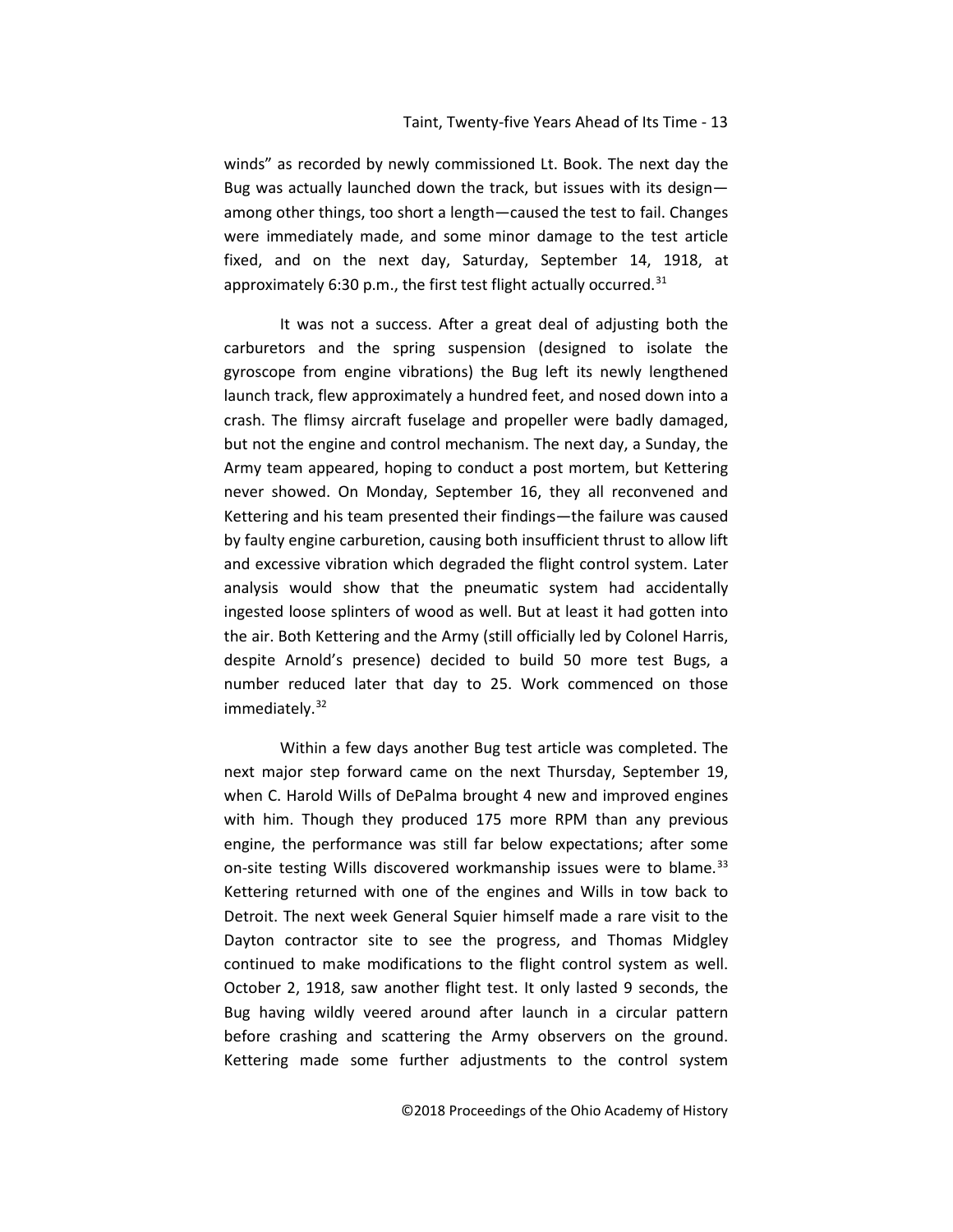Thursday evening, and on Friday, October 4, 1918, the first partially successful flight occurred, a flight that was almost too successful.

At 5:55 p.m. the Bug was launched. Rising slowly and then almost making an Immelman maneuver (a complete loop back on itself) it was supposed to level off at an altitude of 1000 feet and fly straight; instead it circled several times for 20 minutes at an altitude of approximately 10,000 feet before finally disappearing from sight in an easterly direction toward what is now Wright-Patterson Air Force Base Area "B." Kettering, disgusted, told the observing Army, "let the thing stay up there" and left.<sup>[34](#page-24-19)</sup> Several officers—including Lt. Colonel Bion Arnold and Colonel (later General of the Air Force) "Hap" Arnold, General Squier's Executive Officer, got into an automobile and gave chase. Having lost sight of the Bug, they returned to base and discovered that Wright Field had received a telephone call from the Xenia police. A military airplane had crashed there (approximately 25 miles from the launch point), about 4 miles out of town and only 1000 feet from a farmhouse. Even worse, the pilot was still missing, though a number of local farmers were still searching for him, and the town newspaper, the Xenia *Gazette,* was also on the scene and preparing a story for publication. The officers immediately drove to the scene to put a halt to the search and attendant publicity. When they arrived Lt. Colonel Arnold pointed to Colonel Hap Arnold—who was wearing his flying jacket—and assured everyone that here was the pilot who had safely bailed out (though in fact parachutes were not then issued by the Air Service). The police and the newspaper were told this was a secret project, and all publicity on the incident was subsequently quashed. The crushed remains of the fuselage were burnt on the spot and the surviving pieces of the engine and control system collected and returned to Kettering. In the coming weeks both the tail and the wings (which had fallen off prior to crash as designed) were recovered as well. Analysis showed the flight stopped only because the engine was out of fuel.<sup>[35](#page-24-20)</sup>

This particular Bug flight immediately became the stuff of legend. Wills of DePalma wrote in a rather catty letter to Elmer Sperry a few days later:

> I never saw anything that had so many tales and stories about it as that flight. Everybody had a different story about the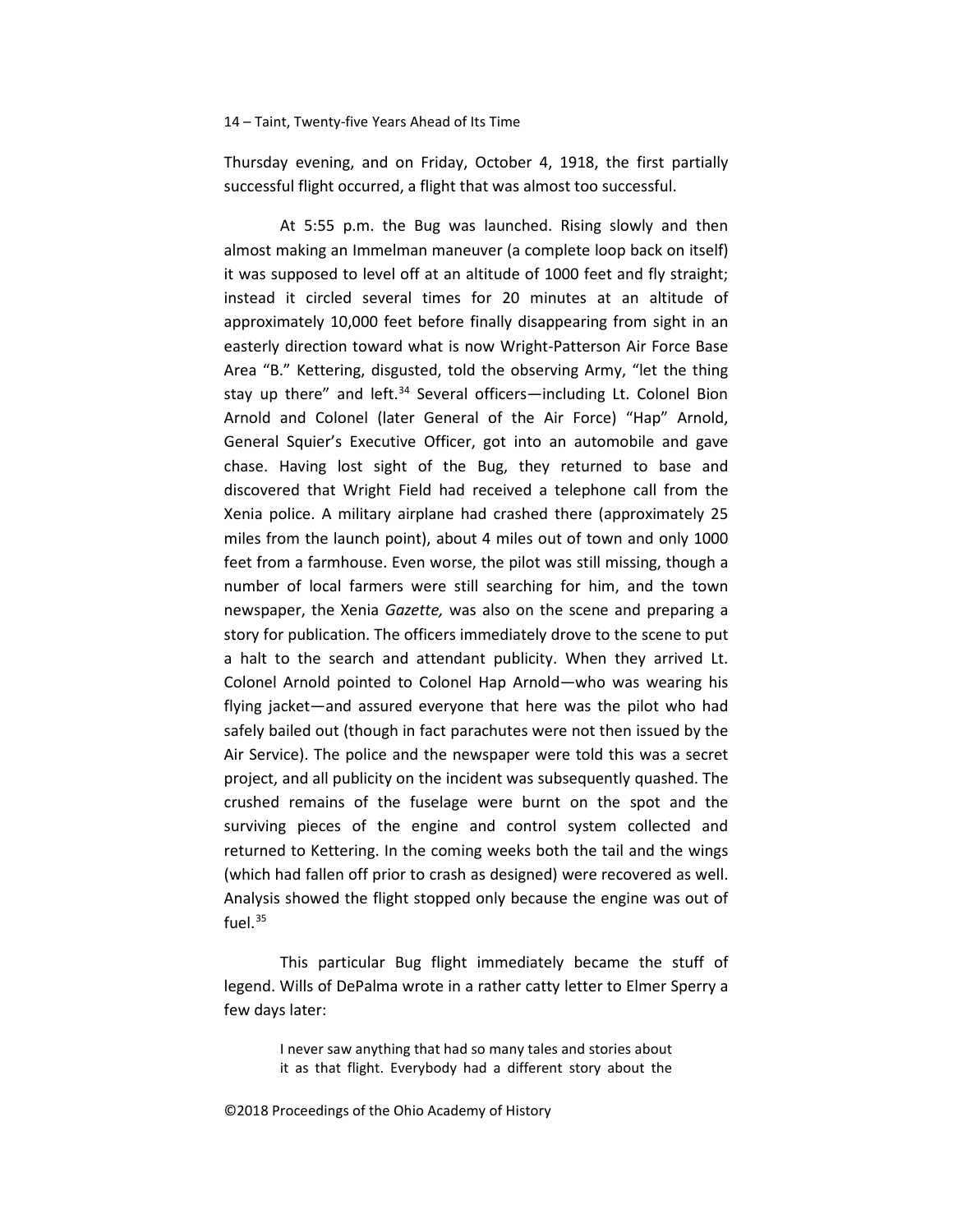capers it cut up. Some of the aces in France could have learned a few tricks. [36](#page-24-21)

Wills also felt his engine, after many failures and several redesigns, had been completely vindicated. This conclusion would prove premature.

Also premature was the optimism of the senior Army members of the team supervising the Bug project. The day after this first partially successful flight, General Squier sent a mufti-page SECRET report to the Army Chief of Staff, who apparently was completely unaware of the Liberty Eagle project. After describing the Bug, relating the technical challenges encountered and overcome, he posited conclusions and recommendations that could hardly have been more sanguine<sup>[37](#page-24-22)</sup>: the Bug as an innovation was "comparable, for instance, with the invention of gunpowder in the fourteenth century" and "a distinct product of American genius." Not only should the General Staff promote this product for immediate quantity production, but the American military leadership in France and our Allies should be informed of its existence as well. Lt. Colonel Arnold thought that quantity production meant a range to 10,000 to 100,000 Bugs. How and who would deliver such an enormous quantity to the Western Front in less than six months' time was apparently not thoroughly considered.

A second flight was conducted on October 22 and judged to be "perfectly successful" —the Bug took off, flew a straight course and crashed landed exactly as planned (it was set to fly a mere 520 yards). That same day Colonel Harris, still nominally in charge, requested 10 additional officers and 150 enlisted men be assigned the project to refine the system's targeting capabilities. General Squier, with apparent agreement from the General Staff, dispatched his executive officer Colonel "Hap" Arnold to Europe to brief General Pershing on this development. Enroute Arnold contracted the notorious 1918-19 flu and was unable to see Pershing before the Armistice, but afterwards Pershing was impressed, telling Arnold (the Army's youngest Colonel) "Young man, that is a very important development. I would keep at work on that, because you will need it in the next war."<sup>[38](#page-24-23)</sup> Apparently the Allies were also briefed on the Bug, as Great Britain requested the opportunity to evaluate a test article, a request denied because of intellectual property considerations.[39](#page-24-24)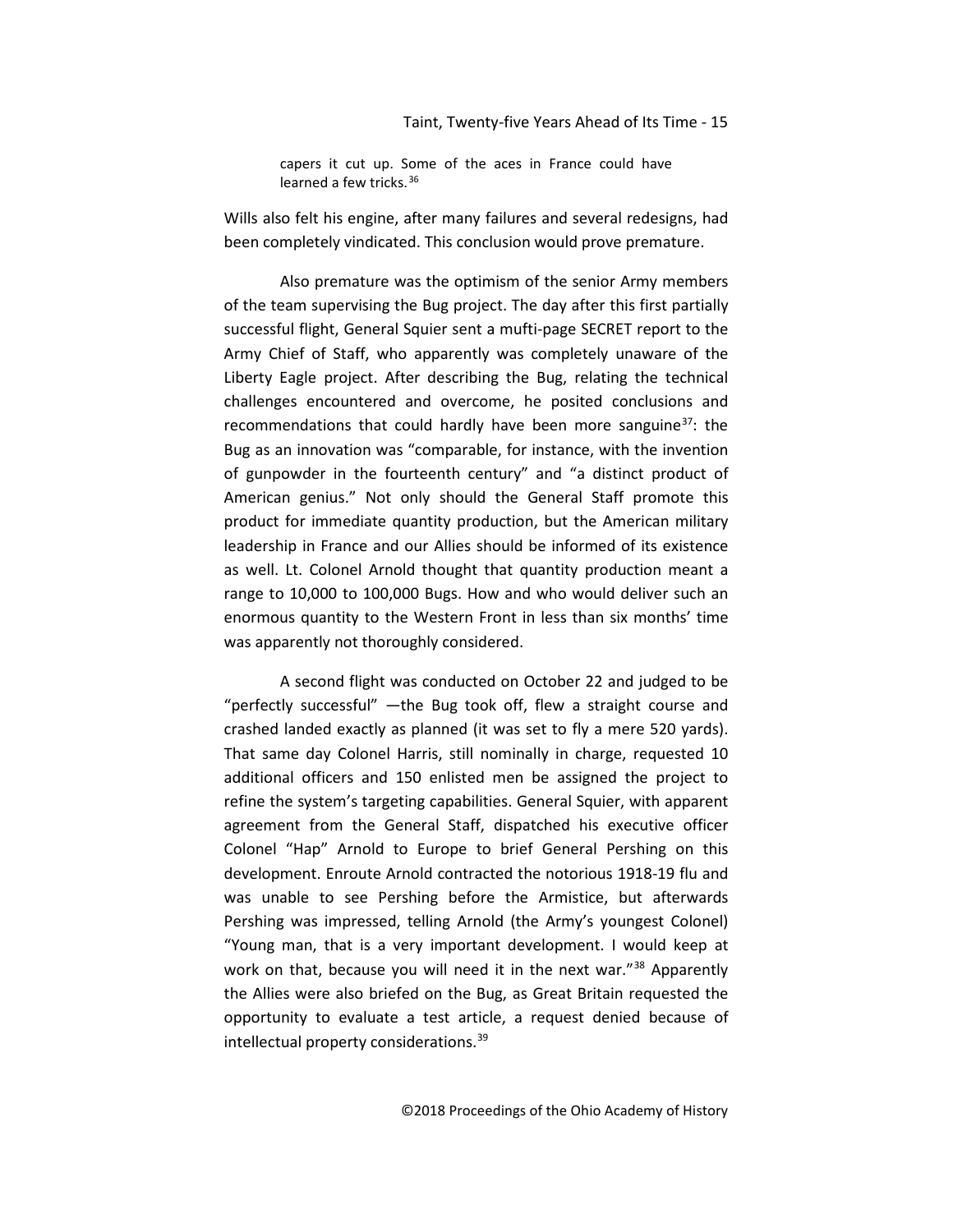Meanwhile, the team remained busy throughout October until the November 11 Armistice. More engines arrived from DePalma, with still further improvements. More test articles were being built – at first 25, a number Lt. Colonel Arnold later raised to 100. Kettering and team continued to tweak the Bug design, conduct tests, particularly the control system, and Kettering even felt comfortable enough with the progress to take five days recuperative vacation on October 23. Lt. Colonel Arnold toured possible test sites in remote areas of the southern US, hoping to avoid another security compromise like the Xenia fiasco. Further flight tests were planned in early November, but with the announcement of an Armistice the entire project came to a sudden and complete stop on November 11. "The work has stopped on the birds and no more trial flights are to be made" recorded Lt. Book for that day. All that remained was the residual work of collecting drawings, test articles and other artifacts already paid for by the Government. In Dayton, Project Liberty Eagle was stopped, just as it was beginning to pay off.

#### **Post Armistice Developments.**

In Washington, however, the project was gathering interest at the highest level of the U.S. Government. In late November General Squier sent Lt. Colonel Arnold a telegram—could he bring Kettering and Orville Wright to Washington to meet Secretary of War Newton Baker on December 2? The purpose was to brief the Secretary on Project Liberty Eagle. As it turned out though, Secretary Baker was interested in the combat potential of the Bug with an eye toward something else altogether. Having witnessed the death and destruction caused by innovations such as chemical weapons and submarines, should President Wilson, about to depart for Paris Pace Conference, recommend restricting or even prohibiting "aerial torpedoes," too? Baker was clearly concerned about such weapons. In a speech on March 24, 1919, in Fort Worth, he stated that one of the "most destructive weapons" devised during the war had been relegated to the Army's secret archive.<sup>[40](#page-24-25)</sup> But there is no evidence that President Wilson himself was ever briefed on the Bug, or considered the abolition of aerial torpedoes.

Despite the Secretary's ethical concerns the Army project team decided that, though the Armistice had obviated the need for mass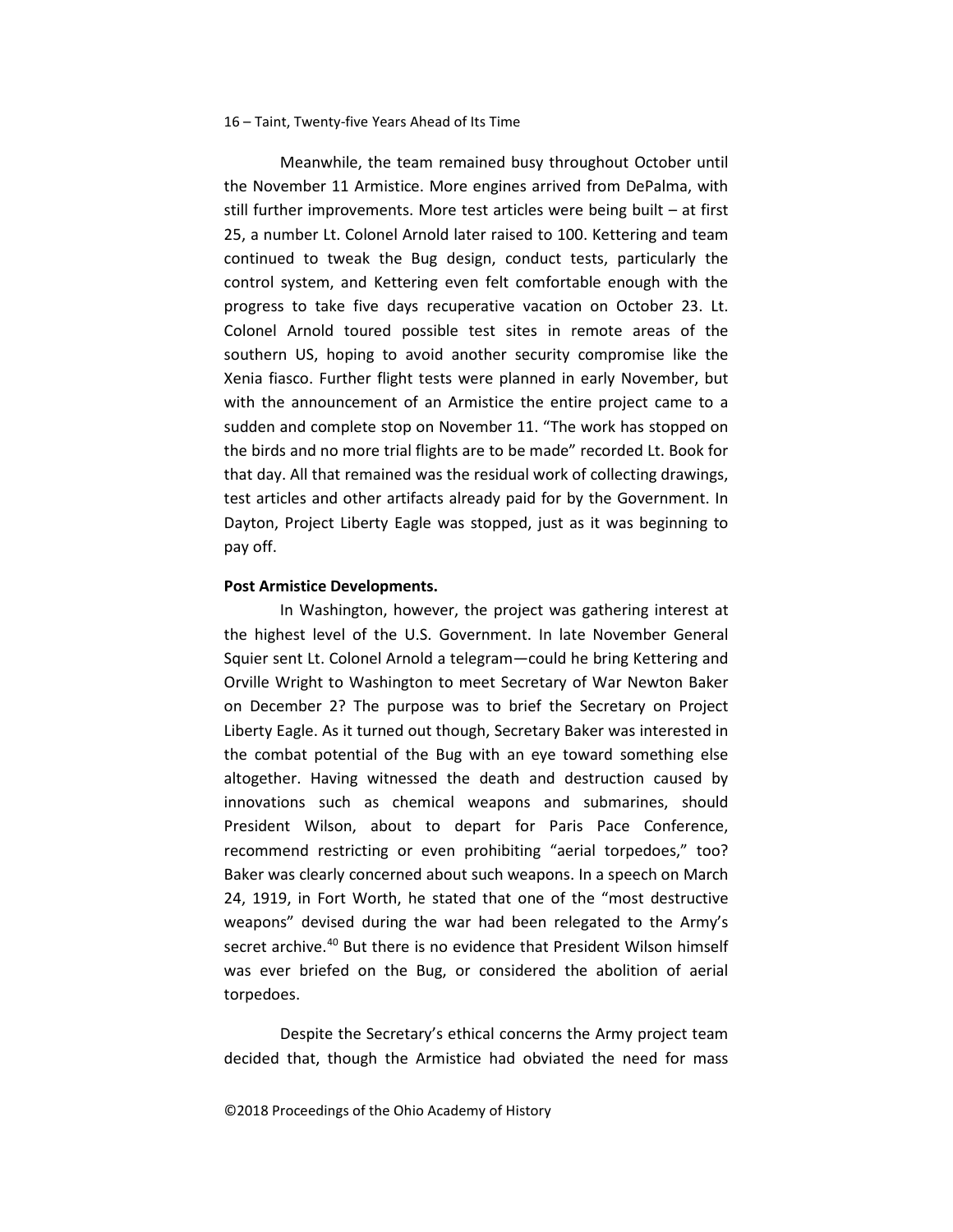production, more testing was badly needed. After all, as even Lt. Colonel Arnold conceded, "there had been but one flight of the device where all the elements of the torpedo had apparently functioned perfectly."[41](#page-24-26) Setting up a new test facility would be expensive and time consuming—the Army would be better off using the existing Navy facility at Amityville, Long Island, where Sperry's automatic airplane had been flown. Four of the Bug test articles (a full 20 were completed by Armistice Day, with a number of partially completed in-stock as well) were dispatched for testing. These tests at Amityville did not go particularly well, with 3 failures out of 4 test flights. Oddly, no written reports of these tests exist.

With the end of the war, personal and business agendas rapidly shifted. Kettering realized the lucrative financial payoff from the Bug project – a large production contract – was now gone, and almost as soon as the Armistice was announced he made it clear he wished to be freed from the time consuming Bug test effort to focus on other business. Knowing that without Kettering little progress would be made, and desirous himself to return to private life anyway, Lt. Colonel Bion J. Arnold requested release from active duty before Christmas 1918, returning to his highly productive life as an engineer developing sophisticated urban rail systems for Chicago, Cincinnati and a number of other cities.<sup>[42](#page-24-27)</sup>

Despite the failures at Amityville, the Army eventually saw the need to complete a test program of its own and on September 4, 1919, 12 of the remaining Bugs were shipped to Carlstrom Field in remote Arcadia, Florida. Tests were conducted there from the end of September to nearly the end of October.<sup>[43](#page-24-28)</sup> Films made by the Air Service of these tests show a civilian test team of about a half dozen men (almost certainly the same Dayton men who flew the Bug a year before), supervised by a few army officers. Kettering himself did not take part, but it seems very likely that Thomas Midgley did, because during testing frequent adjustments were made (again) to the temperamental flight control system, and only Midgley would have possessed this expertise. It had been almost a year since the Bug last flew, and not surprisingly the early flight attempts did not go well.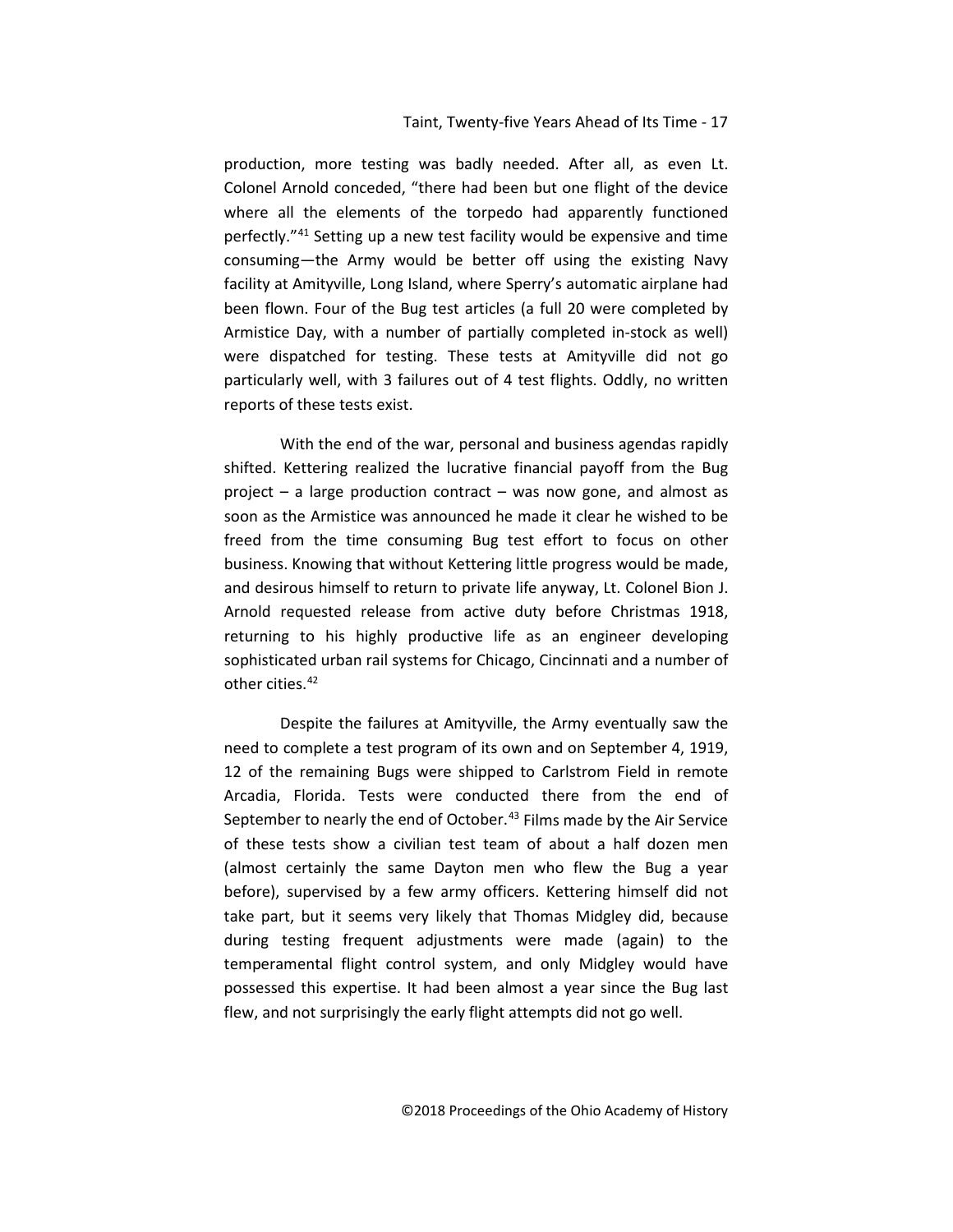Old and familiar problems reappeared. The launching track once again had to be adjusted to get the Bug airborne, multiple issues with the engine were noted and the flight control system was troublesome as well. Finally, on October 28, 1919, after adjustments to the altitude control on a test article that had been built up from cannibalized parts surviving previous failures, came a flight of some 16 miles. It would be the last and best flight of the Kettering Bug.<sup>44</sup>

The final test report, written by a promising young pilot and officer recently awarded the first PhD in aeronautical engineering in America, Lt. James Doolittle, contained a number of specific observations and recommendations, the most critical of which was the final observation "it appears, further, that the ideal aerial torpedo must be radio controlled."[45](#page-24-30) Air Service interest in this innovation, plus the meager peacetime defense budget, put an end to Kettering's Bug once and for all. Almost.

### **Conclusion – The Untapped Potential.**

The Liberty Eagle Project almost made it to WWII. Colonel Hap Arnold, the alleged Bug "pilot" in the Xenia test debacle, rose to lead



**Figure 9. General Motors A-1 aerial torpedo. (Courtesy U.S. Air Force)**

the Army Air Forces in the Second World War, and when faced with the prospect of high bomber crew losses in the upcoming air war against Germany, seriously considered the use of an unmanned aircraft in its stead. A new and improved Bug, the A-1, was a General Motors product proposed by Charles Kettering in 1939,

taking advantage of improvements in gyroscope and other aviation technologies since the last development stopped in 1919. With a 400 mile range, a 500lb bomb payload and controlled by radio, it can fairly be called a next generation Bug.<sup>[46](#page-24-31)</sup> Once again a small number of test articles were built and once again a number of flight control issues surfaced. Without the time to fully wring out the technical problems and with a range insufficient to strike much of Germany, Arnold, after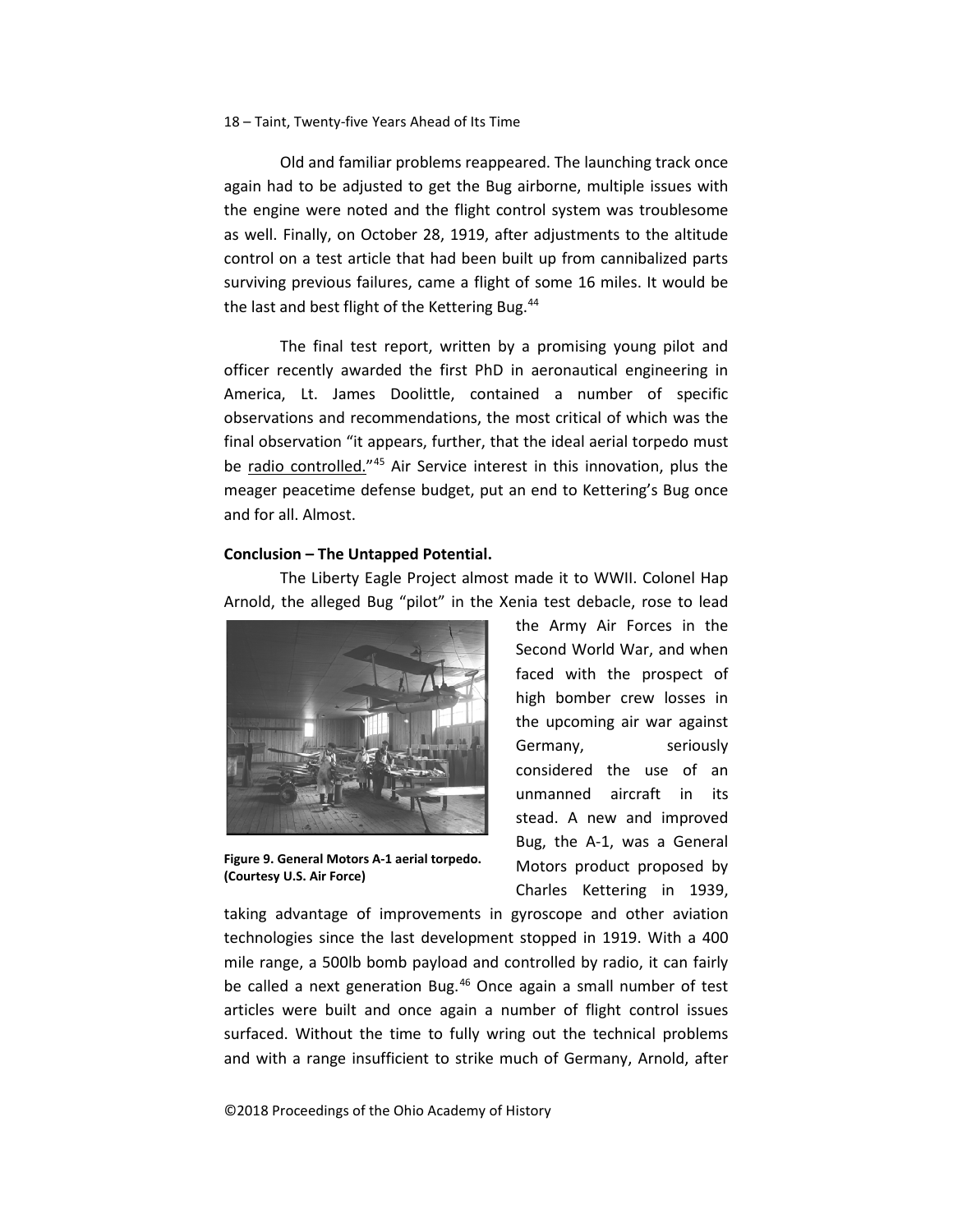consulting Kettering in early 1942, abandoned the idea, though he noted that such a weapon in German hands could have been very effective against Britain from bases in Holland and Belgium.<sup>[47](#page-24-32)</sup> Arnold was not alone among the early leaders of the Air Force in his enthusiasm for aerial torpedoes. The most famous advocate of American airpower, Billy Mitchell, saw great value in the aerial torpedo as a first strike weapon, calling it "a weapon of tremendous value and a terrific force to air power."[48](#page-24-33) Unfortunately, post-WWII Air Force leadership would not be so interested in these possibilities.

Cultural imperatives in the U.S. Air Force in the decades following the Second World War show strong preference for manned over unmanned systems. This is not surprising, since during the service's most critical and formative years no viable unmanned aerial platform existed. Consequently there was little chance that the Bug's descendants — today's drones—would receive the resources necessary to create a truly effective weapon system for most of the twentieth century. Even after Israel successfully showed the value of unmanned systems in the Beqaa Valley in the late 1970s, the U.S. Air Force failed to field any such capability until almost two decades later. To be sure, the technical limitations on unmanned systems before the advent of GPS and digital avionics processors running sophisticated software meant these early "aerial torpedoes" could never provide the military capabilities we take for granted today, but they could have provided at least a partially effective close air support and interdiction capability, even as early as 1919. By the late 1970s, their utility in these and other missions could have been considerable.

The Bug is noteworthy for other reasons as well. It was one of the first "black" (i.e., highly classified) research and development projects in American history, having the hallmarks of future such projects—brilliant technical leadership, a small development team, senior level military sponsorship, and potential for high operational payoff. It also highlighted the need for a new kind of military officer like General George Squier, one trained in military organization and strategy and also able to work with an emerging defense industry to develop and field large numbers of sophisticated new weapon systems. More than a mere WW I curiosity, the Bug can reasonably be seen as one of the forerunners of the modern American military-industrial complex.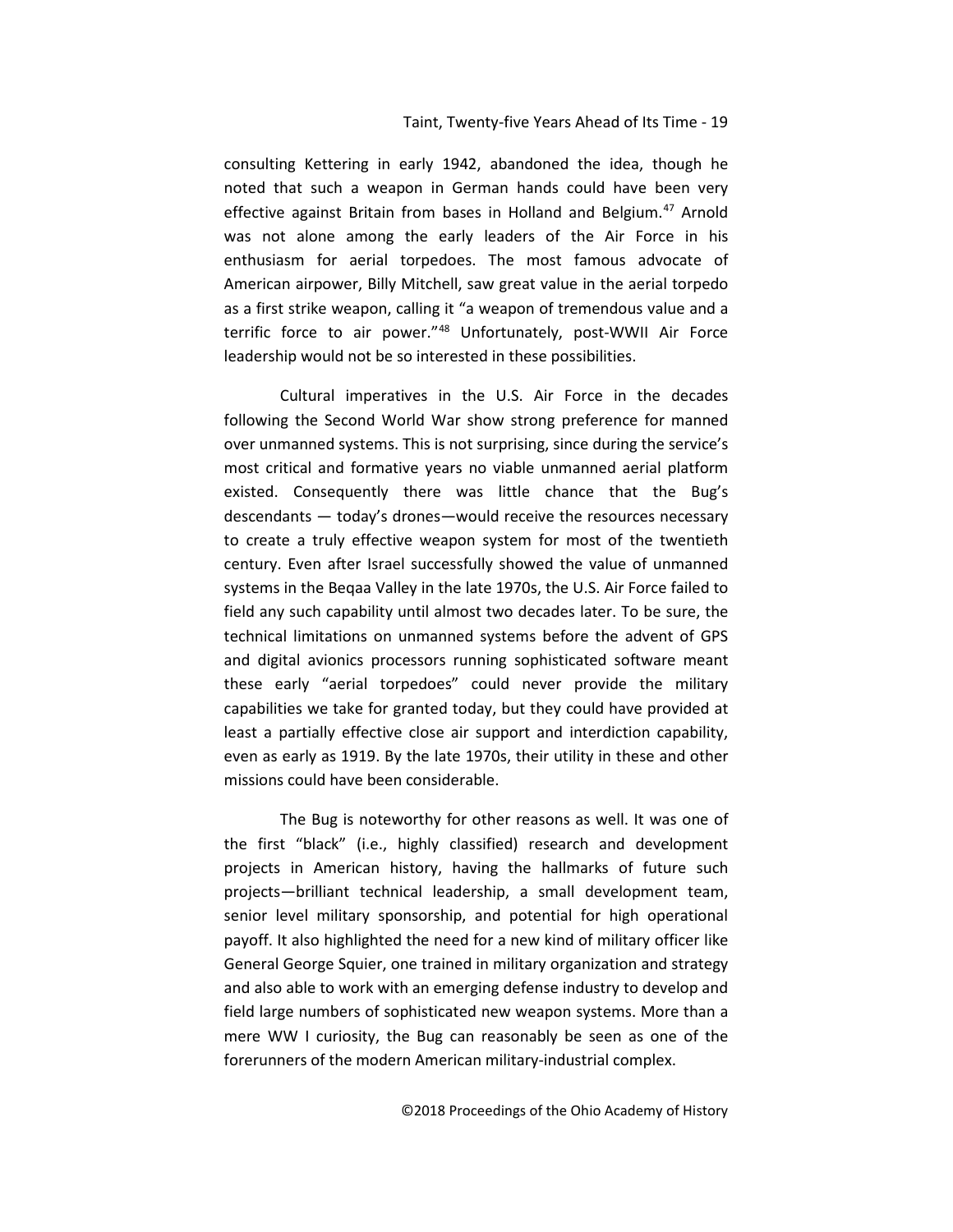<sup>6</sup> (Kennelly 1938) p. 158

<sup>7</sup> (Kennelly 1938), pp 156-58

<sup>8</sup> (Williams 2016)

<sup>9</sup> (The Signal Corps and Air Service A Study of Their Expansion in the United States 1917-1918 1922) p. 31

<sup>10</sup> (Gross 1990) p. 302

<sup>11</sup> (B. J. Arnold 1918) Nov 27, 1917 letter to Aircraft Production Board

<sup>12</sup> (Laidlaw n.d.) Notes on Loening manuscript cited

<sup>13</sup> (B. J. Arnold 1918) p.3, formal report. Multiple sources confirm Squier approached only Kettering on this task

 $14$  (B. J. Arnold 1918) Annex – Contracts Projects 2713 and 2714

<sup>15</sup> (Laidlaw n.d.) Manuscript notes on Midgely's recollection of the project  $16$  Ibid

 $17$  (Laidlaw n.d.)

<sup>18</sup> (Boyd 1957) pp. 106-07

<sup>19</sup> (B. J. Arnold 1918) Logs of Government witnessed testing make frequent comments on engine issues

<sup>20</sup> (Boyd 1957) p. 107

<sup>21</sup> (B. J. Arnold 1918)

<sup>22</sup> Ibid. p. 3 of the fifteen page formal report at the beginning of the file  $^{23}$  Ibid. See Lt. Col Arnold's formal history

<sup>24</sup> Ibid. See the Annexes in the report entitled "Research Department, Signal Corps, Sept 18, 1918"

<sup>25</sup> Ibid. July 17, 1918 letter from Colonel Harris to General Squier

 $26$  Ibid. See daily activity logs by Lt.s. Coffman and Book that begin in July 1918 <sup>27</sup> Not to be confused with then Colonel Henry "Hap" Arnold, later General of

the Air Force

<sup>28</sup> (News 1916) p. 168-69

<sup>29</sup> (B. J. Arnold 1918)SECRET (now declassified) August 25, 1918 letter "Experimental Work for Signal Corps"

 $30$  (B. J. Arnold 1918) Annex, August 25, 1918 letter from General Squier  $31$  (B. J. Arnold 1918). Lt. Book's journal of test activities, an annex  $32$  lbid.

 $33$  Ibid.

<sup>34</sup> Ibid, C. Harold Wills letter to Elmer Sperry, Oct 7, 1918

<sup>35</sup> Ibid, Lt. Book's journal entry Oct 4 1918. Also (H. H. Arnold 1972) p. 75-76

<sup>36</sup> Ibid, Oct 7, 1918 letter from Wills to Elmer Sperry

<sup>37</sup> Ibid, Oct 5, 1918 letter from Chief Signal Officer to Chief of Staff

 $38$  (Boyd 1957) p. 109. Arnold's memoirs make no mention of this quote.<br> $39$  (Doolittle 1927) p. 3

<sup>40</sup> (Paul W. Clark 2014) p. 251 (cited in chapter endnote)

<span id="page-19-0"></span> <sup>1</sup> (H. H. Arnold 1972), p. 76

<sup>2</sup> (B. J. Arnold 1918)

<sup>3</sup> (Gross 1990) p. 283

<sup>4</sup> (Kennelly 1938) p. 152.

<sup>&</sup>lt;sup>5</sup> Author's personal recollection as a Defense Systems Management College student, 1985. (Allen 1907)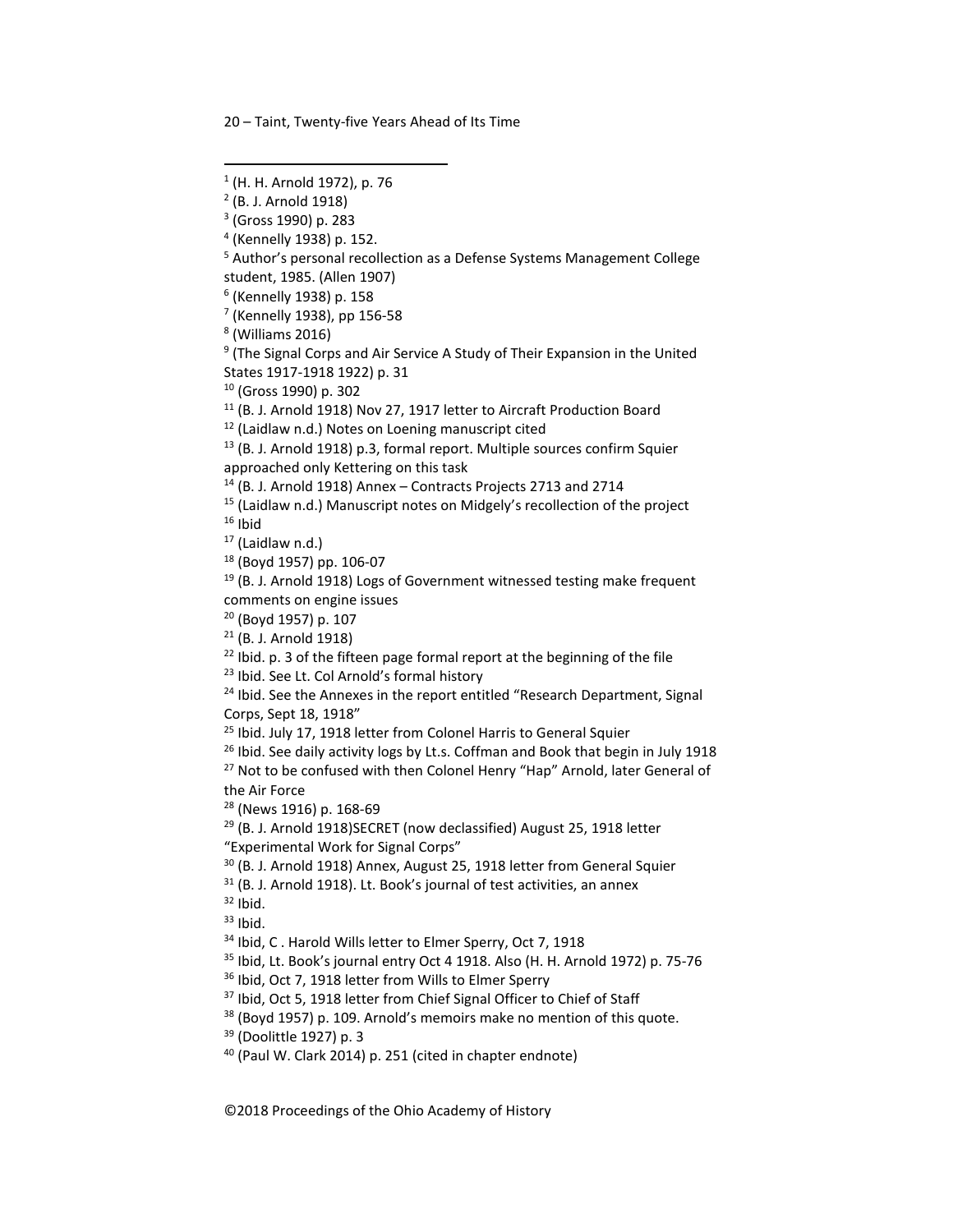(B. J. Arnold 1918) p.14 of the formal report

<span id="page-20-3"></span><span id="page-20-2"></span>Ibid.

- <span id="page-20-4"></span>(Everett 2015) p. 319-20
- (H. H. Arnold 1972) p. 260
- (Mishra 2009) p. 116

<span id="page-20-0"></span>Ibid

<span id="page-20-1"></span><sup>43 (</sup>Doolittle 1927) p. 3-4. These tests were filmed by the Air Service and can be viewed at<https://www.youtube.com/watch?v=Nd8lLykmbJk>

(Doolittle 1927) p. 4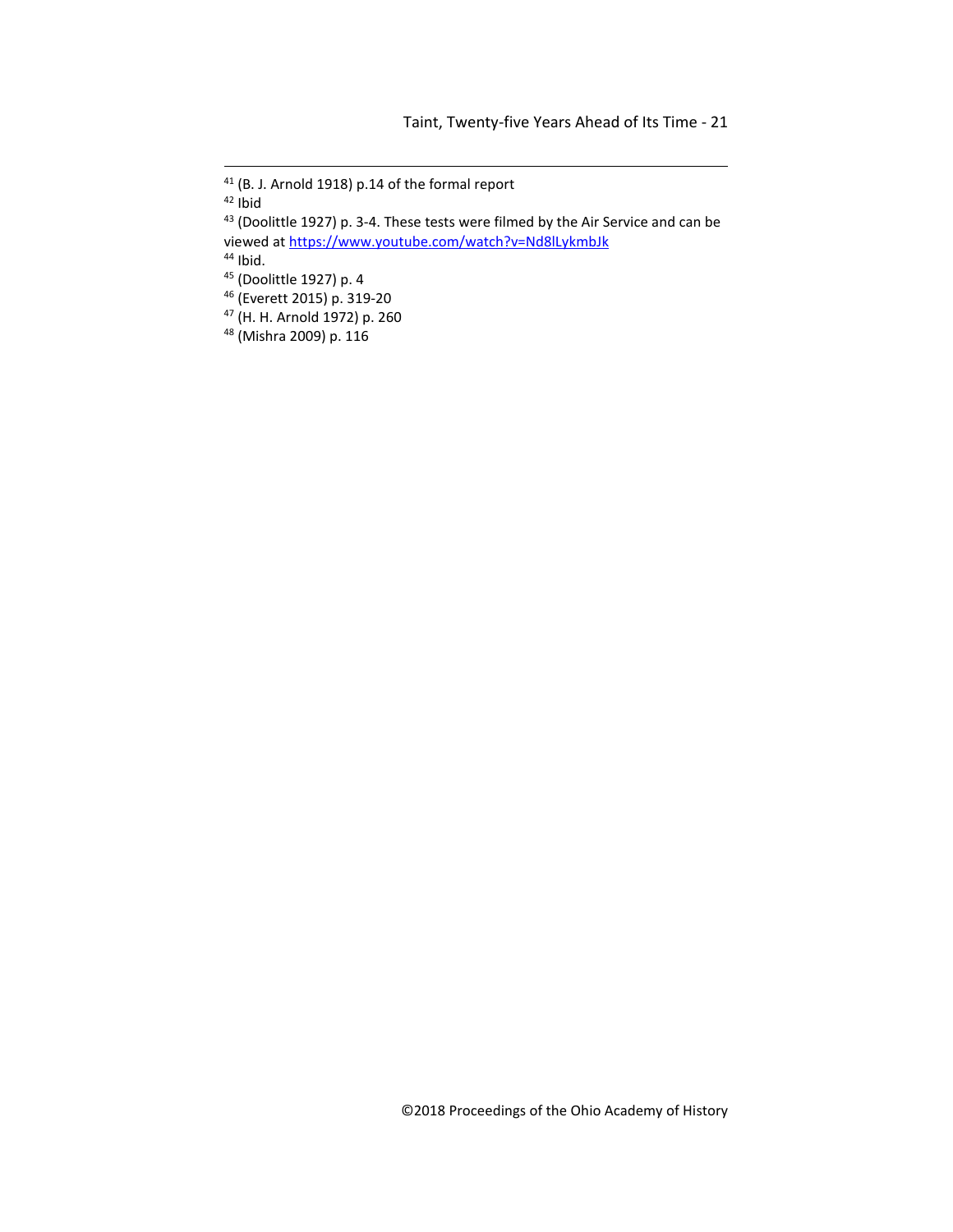### **Annotated Bibliography**

<span id="page-21-0"></span>Allen, James. *US Signal Corps Agreement and Specification 486, Heavier-Than-Air Flying Machine.* Washington, DC: US Army, 1907, 2.

> The original specification for the first military aircraft procured by the US Army from the Wrights. Still used as a model for "performance based" specification. Authored by then Major George Squier.

<span id="page-21-3"></span><span id="page-21-2"></span><span id="page-21-1"></span>Arnold, Bion J. and others. *SECRET (now declassified) Report on automatic carriers, flying bombs and aerial torpedos.* Military project file, inclusing correspondence, War Department, Military Aeromautics, War Department, 1918.

> The contracts file for the Liberty Eagle project from January to December 1918. The first 15 pages consist of a formal report/chronology of events by Lt. Colonel Bion J. Arnold, followed by a wide array of other documents including letters from General Squier to Kettering and the Army General Staff, the actual contracts with Dayton Wright Airplane and Dayton Metal Companies, daily journals of officers observing work in progress, invoices, test results and many others. Indispensable source of data on the project, save for the technical details of the Kettering "Bug" system itself.

Arnold, Henry Harley. *Global Mission.* New York: Arno Press, 1972.

General of the Air Force "Hap" Arnold's personal memoirs of his military career, written well into retirement with the aid of Lt Colonel W.R. Laidlaw (see below). Though not directly involved with the development or management of the Kettering "Bug" project, Arnold was an enthusiastic advocate for it.

Asst Chief of Air Staff, Intelligence, Historical Division. "Organization of Military Aeronautics 1907-1935." Army Air Forces, War Department, Washington, DC, 1944, 145.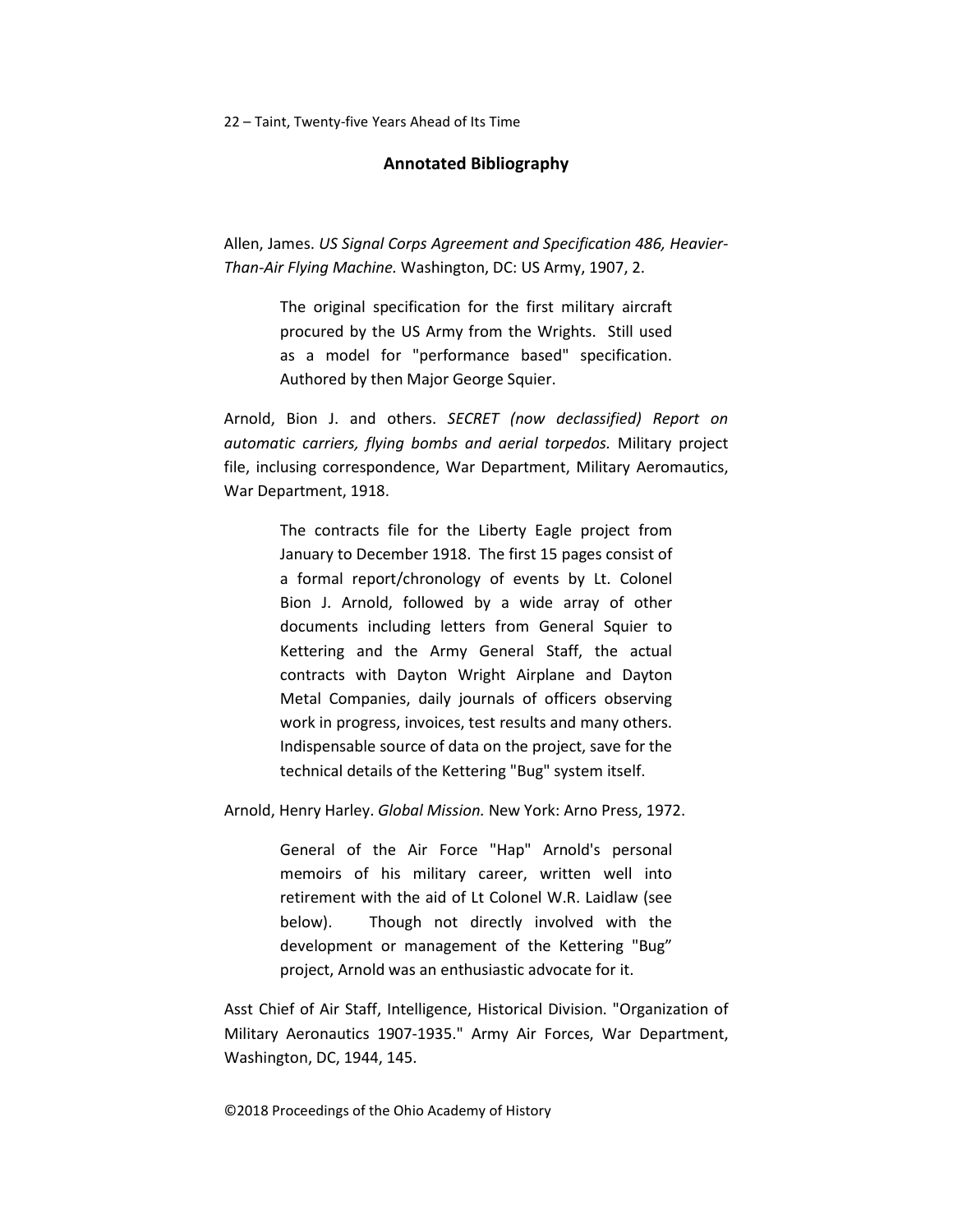An official history commissioned by the Army Air Forces staff during WW II to explain the organizational evolution of the (future) Air Force from the Army. Useful in navigating the organizational mutations in the air arm, which were numerous from 1917 to WW II.

Boyd, Thomas Alvin. *Professional Amateur: The Biography of Charles Franklin Kettering.* New York: Dutton & Co, 1957.

> Several pages in this sympathetic biography are dedicated the Bug project in WW I.

<span id="page-22-1"></span><span id="page-22-0"></span>Doolittle, 1LT James. *The Kettering Aerial Torpedo.* Military test report on Carlstrom Field tests conducted in 1919, Dayton, OH: US Army Air Service Experimental Engineering Section, 1927, 4.

> Lt. Doolittle, future hero of the WWII Tokyo Raid, wrote this brief 4 page report in 1927, eight years after the actual "Bug" flight tests were conducted. There is no documentation that Doolittle himself actually witnessed the tests, though other historians have asserted this. This is a highly unusual situation, and the author can only surmise that Doolittle was directed to publish an official unclassified test report from existing test notes in conjunction with Kettering's 1927 release of a patent for the system.

Everett, H. R. *Unmanned Systems of World Wars I and II.* Cambridge, MA: MIT Press, 2015.

> The most complete description of the many unmanned systems, land, sea and air based, devised in the first two world wars, most of which are forgotten. The author, a retired Navy commander and technical director, is especially helpful in describing the theory of operation and technical issues in these systems.

*Flying - The Journal of the American Society of Aeronautic Engineers.* "News." May 1916.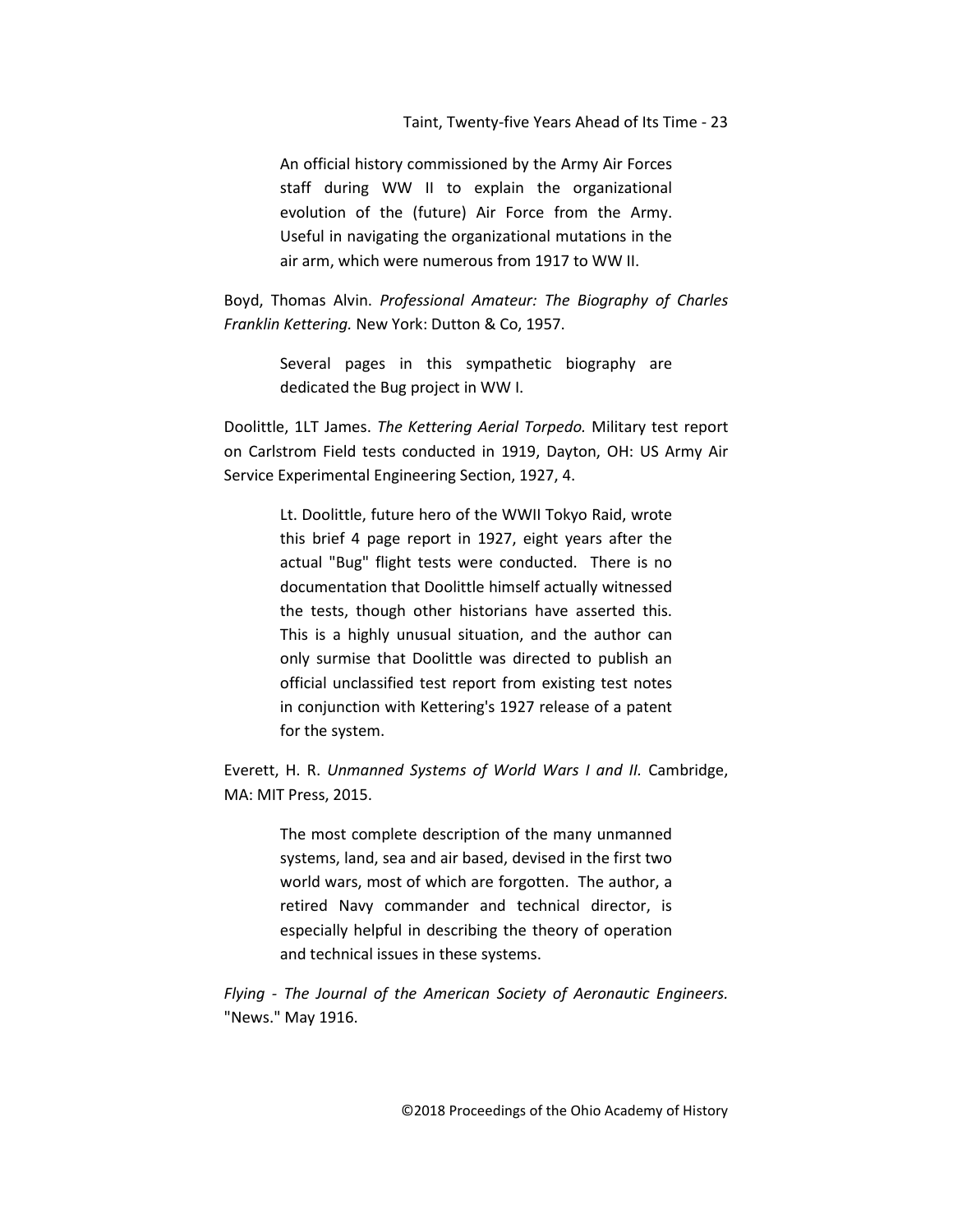Gross, Charles J. "George Owen Squier and the Origins of American Military Aviation." *The Journal of Military History*, 1990: 281-305.

> A detailed account of Squier's much overlooked but indispensable role in promoting military aviation from its beginnings through WW I.

Kennelly, Arthur E. *Biographical Memoir of George Owen Squier 1865- 1943, National Academy of Sciences Biographical Memoirs.* Vol. XX. 1938.

<span id="page-23-0"></span>Kettering, Charles F. Control Apparatus. USA Patent US1623121. April 5, 1927.

> Kettering's 56 page patent of the "Bug", including numerous schematics and narrative (virtually impenetrable) explaining its detailed workings.

<span id="page-23-1"></span>Laidlaw, Lt Colonel W. R. "MSS from Lt Colonel Laidlaw to Mr Charles Kettering Dec 7, 1957." *Unpublsihed.* n.d. 17.

> A series of letters from Laidlaw, who assisted "Hap" Arnold in his autobiography, to Kettering and his associates inquiring about the "Bug" project, concerned largely with Arnold's role in it. The responses confirm the narrative in Lt Colonel Bion Arnold's official report.

Mishra, S. "The Evolution of Cruise Missile Discourse." *Air Power Journal*, 2009.

Paul W. Clark, Laurence A Lyons. *George Owen Squier US Army Major General, Inventor, Aviation Pioneer, Founder of Muzak.* Jefferson City, NC: Mcfarland & Co, 2014.

> The only complete biography of a military leader who might reasonably be called "the father of modern military research and development". Squier, who made critical contributions in both communications and aviation, also decided after his army career that office background music was conducive to efficiency, and so indeed was the creator of "wired radio", later "Muzak".